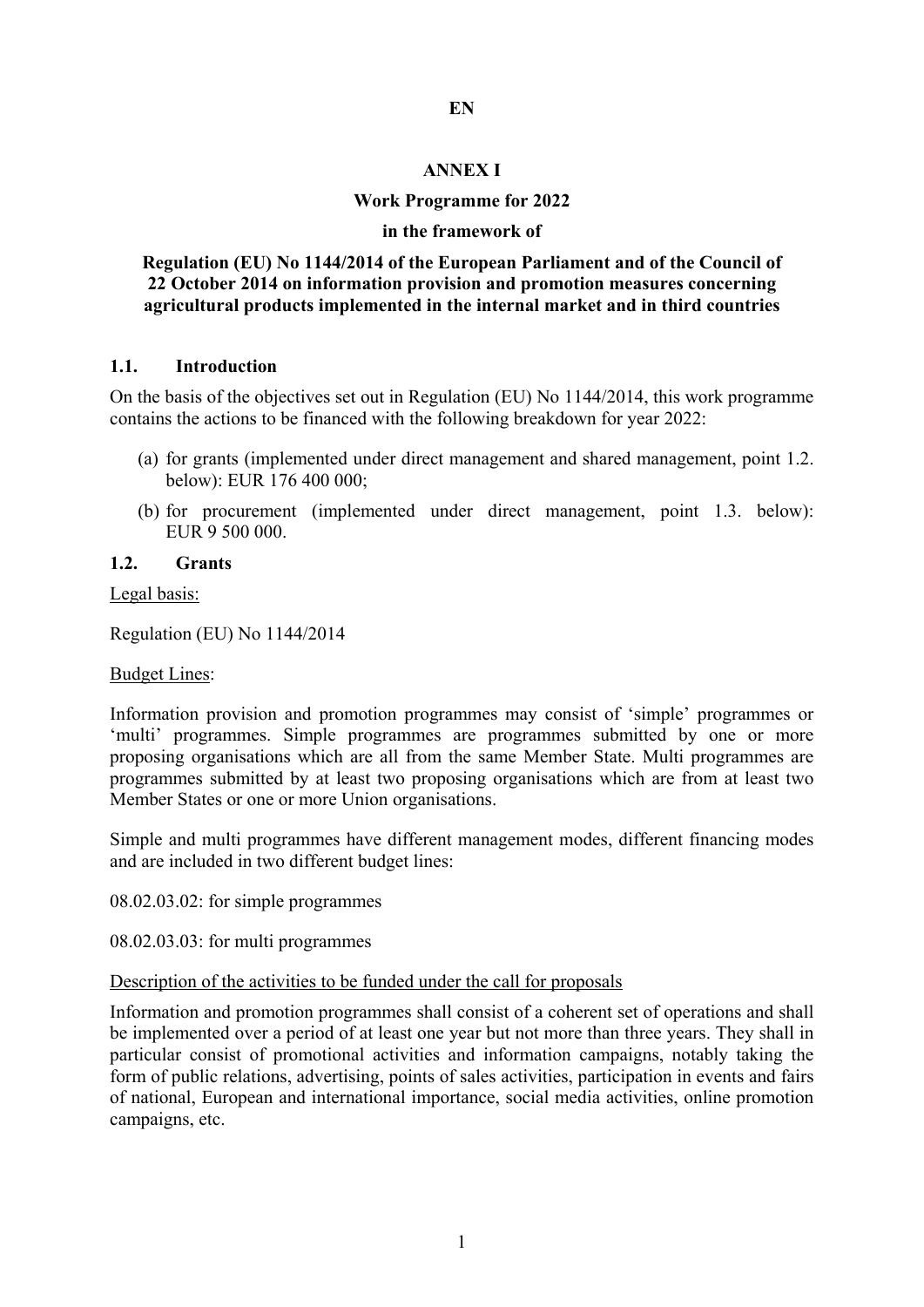# Implementation

The present work programme shall be implemented, for simple and multi programmes, through the publication of two calls for proposals organised, launched and managed by the European Research Executive Agency (REA).

Proposals for simple and multi programmes shall be evaluated on the basis of the criteria laid down in Annex II and Annex III, respectively.

Afterwards, the financing of simple programmes shall be implemented by the Member States and multi programmes by the European Research Executive Agency (REA).

## Maximum rates of Union financing of the eligible costs

## *(a) Simple programmes*

The Union financial contribution to simple programmes in the internal market shall be 70% of the eligible expenditure. For proposing organisations established in Member States in receipt of financial assistance in accordance with Articles 136 and 143 TFEU on or after 1 January 2014, the percentage shall be 75% for programmes decided upon by the Commission before the date from which the Member State concerned no longer receives such financial assistance.

The Union financial contribution to simple programmes implemented in third countries shall be 80% of the eligible expenditure. For proposing organisations established in Member States in receipt of financial assistance in accordance with Articles 136 and 143 TFEU on or after 1 January 2014, the percentage shall be 85% for programmes decided upon by the Commission before the date from which the Member State concerned no longer receives such financial assistance.

## *(b) Multi programmes*

The Union financial contribution to multi programmes shall be 80 % of the eligible expenditure. For proposing organisations established in Member States in receipt of financial assistance in accordance with Articles 136 and 143 TFEU on or after 1 January 2014, the percentage shall be 85% for programmes decided upon by the Commission before the date from which the Member State concerned no longer receives such financial assistance.

#### *(c) Special co-financing rate to simple and multi programmes*

The Union financial contribution to simple and multi programmes shall be 85% of the eligible expenditure in the event of serious market disturbance, loss of consumer confidence or other specific problems. For proposing organisations established in Member States in receipt of financial assistance in accordance with Articles 136 and 143 TFEU on or after 1 January 2014, the percentage shall be 90% for programmes decided upon by the Commission before the date from which the Member State concerned no longer receives such financial assistance.

#### Indicative timetable and indicative amount of the calls for proposals

Calls for proposals for the co-financing of the implementation of information provision and promotion programmes in the internal market and in third countries i.e. actions under thematic priorities 1, 2, 3 and 4 referred to in point 1.2.1 shall be launched before the end of January 2022. If necessary, additional calls for proposals could be published in the case of market disturbance, loss of consumer confidence or other specific problems, as referred to in point 1.2.2 and 1.2.3, as soon as possible after the beginning of that market disturbance.

The overall amount for information provision and promotion programmes to be awarded in 2022 amounts to EUR 176 400 000. This amount is split between: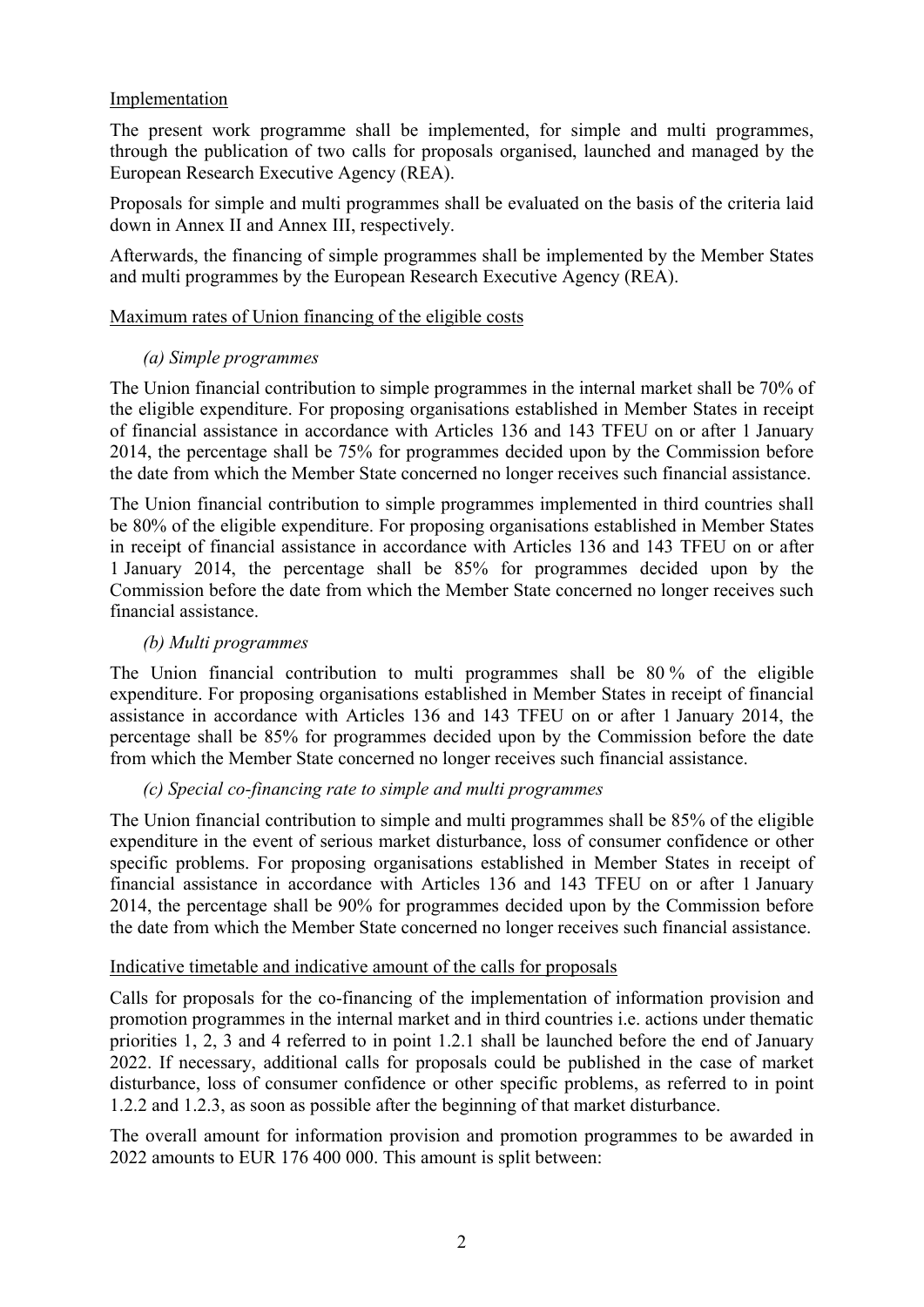- (a) simple programmes: EUR 89 000 000;
- (b) multi programmes: EUR 87 400 000.

The allocation for the simple programmes under shared management establishes the maximum amount that could be granted when selecting these programmes in 2022. Given the fact that appropriations for simple programmes are non-differentiated and implemented over several years, that amount shall not necessarily correspond to the commitment appropriations entered in the general budget of the Union for 2022.

*1.2.1. Actions for proposal for simple and multi programmes, in the internal market and in third countries*

# **Background**

The Commission is aiming at a balanced work programme, taking into account the relevant EU regulations and policy objectives, the current trade situation and macro-economic perspectives of the agricultural markets, the observations received from stakeholders (consulted via the Civil Dialogue Group on Quality and Promotion) and Member States (consulted via the Committee for the Common Organisation of Agricultural Markets – Promotion), and the results of the previous calls.

Moreover, the 2022 annual work programme contributes to the realisation of the political priorities of the European Commission for 2019-2024, in particular the European Green Deal and the Farm to Fork Strategy<sup>[1](#page-2-0)</sup>, as well as Europe's Beating Cancer Plan.<sup>[2](#page-2-1)</sup>.

The Farm to Fork Strategy aims to accelerate our transition to a fair, healthy and environmentally-friendly sustainable food system that should (a) have a neutral or positive environmental impact, (b) help mitigate climate change (i.e. reduce greenhouse gas emissions and/or increase carbon removals) and adapt to its impacts, (c) reverse the loss of biodiversity, (d) ensure food security, nutrition and public health, making sure that everyone has access to sufficient, safe, nutritious, sustainable food and (e) preserve affordability of food while generating fairer economic returns, fostering competitiveness of the EU supply sector and promoting fair trade. Even though the EU's transition to sustainable food systems has started in many areas, food systems remain one of the key drivers of climate change and environmental degradation. There is an urgent need to reduce dependency on pesticides and antimicrobials, minimize fertilisation and water pollution, reduce greenhouse gas emissions and/or enhance carbon removals, enhance organic farming and other sustainable practices such as precision farming, improve animal welfare, reverse biodiversity loss, facilitate transition to sustainable food consumption and citizen's shift to healthy diets in line with national Food Based Dietary Guidelines<sup>[3](#page-2-2)</sup> (FBDG). The annual work programme's orientation shall therefore include topics that highlight and favour products complying with these objectives such as environmental sustainability of Union agriculture, advancing animal welfare and promoting the consumption of fruit and vegetables in the context of balanced, healthy diets. The promotion policy will thus significantly contribute to the objective of increasing sustainable production and consumption of agricultural products.

To strengthen the policy's support to the Farm to Fork objectives in terms of promoting sustainable consumption, promotion activities aimed at consumers on the internal market shall refer to and be in line with Food Based Dietary Guidelines of the targeted Member States.

<span id="page-2-0"></span><sup>&</sup>lt;sup>1</sup> https://eur-lex.europa.eu/legal-content/EN/TXT/?uri=CELEX:52020DC0381<br><sup>2</sup> https://gur.ley.europe.eu/legal.eoptent/on/TXT/?uri=COM%2A2021%2A44%

<span id="page-2-1"></span><sup>&</sup>lt;sup>2</sup> https://eur-lex.europa.eu/legal-content/en/TXT/?uri=COM%3A2021%3A44%3AFIN

<span id="page-2-2"></span><sup>3</sup> https://knowledge4policy.ec.europa.eu/health-promotion-knowledge-gateway/topic/food-based-dietaryguidelines-europe\_en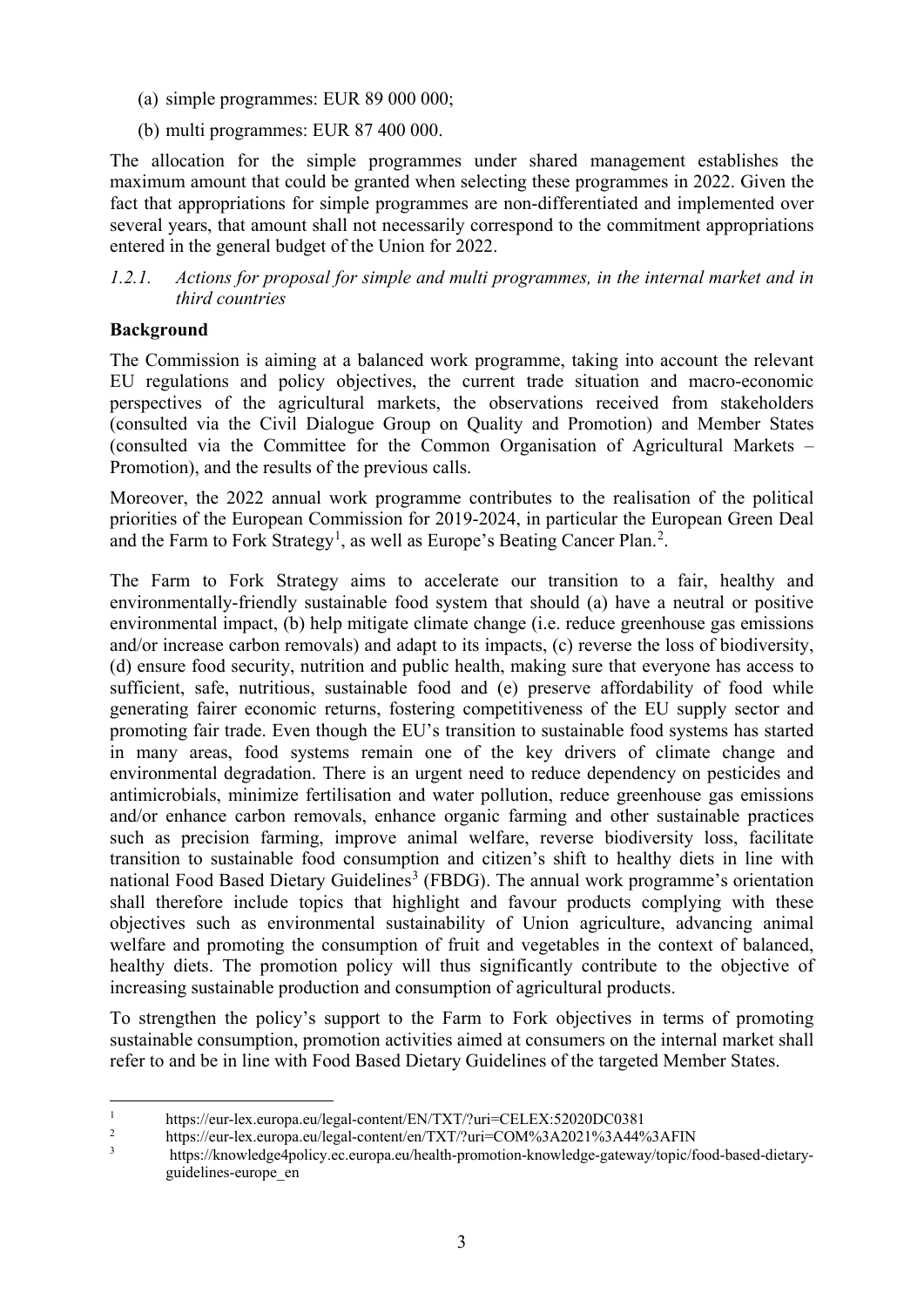In addition, to encourage proposing organisations to put forward promotion programmes that support the objectives of the climate and environmental ambition of the CAP, the European Green Deal and the Farm to Fork Strategy to promote sustainable agricultural production methods, the award criteria of the 2022 annual work programme will include, under 'relevance', a sub-criterion, namely "contribution of the proposed information provision and promotion project in respect of the objectives of the climate and environmental ambition of the CAP, the European Green Deal and the Farm to Fork strategies, in particular on sustainability of production and consumption", using as a reference the Food and Agriculture Organization of the United Nations (FAO)'s definition of sustainable agriculture<sup>[4](#page-3-0)</sup>.

The work programme also takes into account the important role of promotion policy to support the sustainable recovery of the EU agri-food sector in a challenging economic context.

The 2022 annual work programme will also cover the following objectives of Regulation (EU) No 1144/2014:

- − to aim activities at third countries where there is the highest potential of growth, hence a significant share of the budget should be allocated to third countries;
- − on the internal market, to inform consumers about EU quality schemes.

# *Geographic priorities*

Third country markets offer major growth potential. In order to define priorities for third markets, the Commission's services made a macro-economic analysis on projected increase in imports for a selection of products on existing or emerging markets, peered with imports' growth potential. The macro-economic results were crossed with a policy evaluation on free trade agreements and expected removal of sanitary and phytosanitary barriers.

According to this analysis, the most encouraging markets identified include:

- China and South East Asia: these markets continue to be attractive markets with promising prospects for increasing imports of EU agricultural products due to continued GDP growth, population growth and past as well as forecasted growth of imports of agri-food products. China and the South East Asia region make up a large share of world imports of agri-food products, which further underlines their importance as a key destination for promotion actions supporting exports of EU agricultural products.

Japan and South Korea: these markets remain relevant established markets, in particular for high value EU agricultural products including those products that benefit from a protected designation of origin (PDO) or a protected geographical indication (PGI).

Singapore and Vietnam; these markets present significant export opportunities for EU producers, and they have been further enhanced by the entry into force of the EU-Singapore and EU-Vietnam free trade agreements (FTAs). Singapore is a prime location for trade, both in Asia and worldwide. It has a key position in global value

<span id="page-3-0"></span> <sup>4</sup> Food and Agriculture Organization of the United Nations (FAO), Sustainability Assessment of Food and Agriculture systems (SAFA) [http://www.fao.org/nr/sustainability/sustainability-assessments-safa/en/,](http://www.fao.org/nr/sustainability/sustainability-assessments-safa/en/) definitions [http://www.fao.org/3/ai388e/AI388E05.htm,](http://www.fao.org/3/ai388e/AI388E05.htm)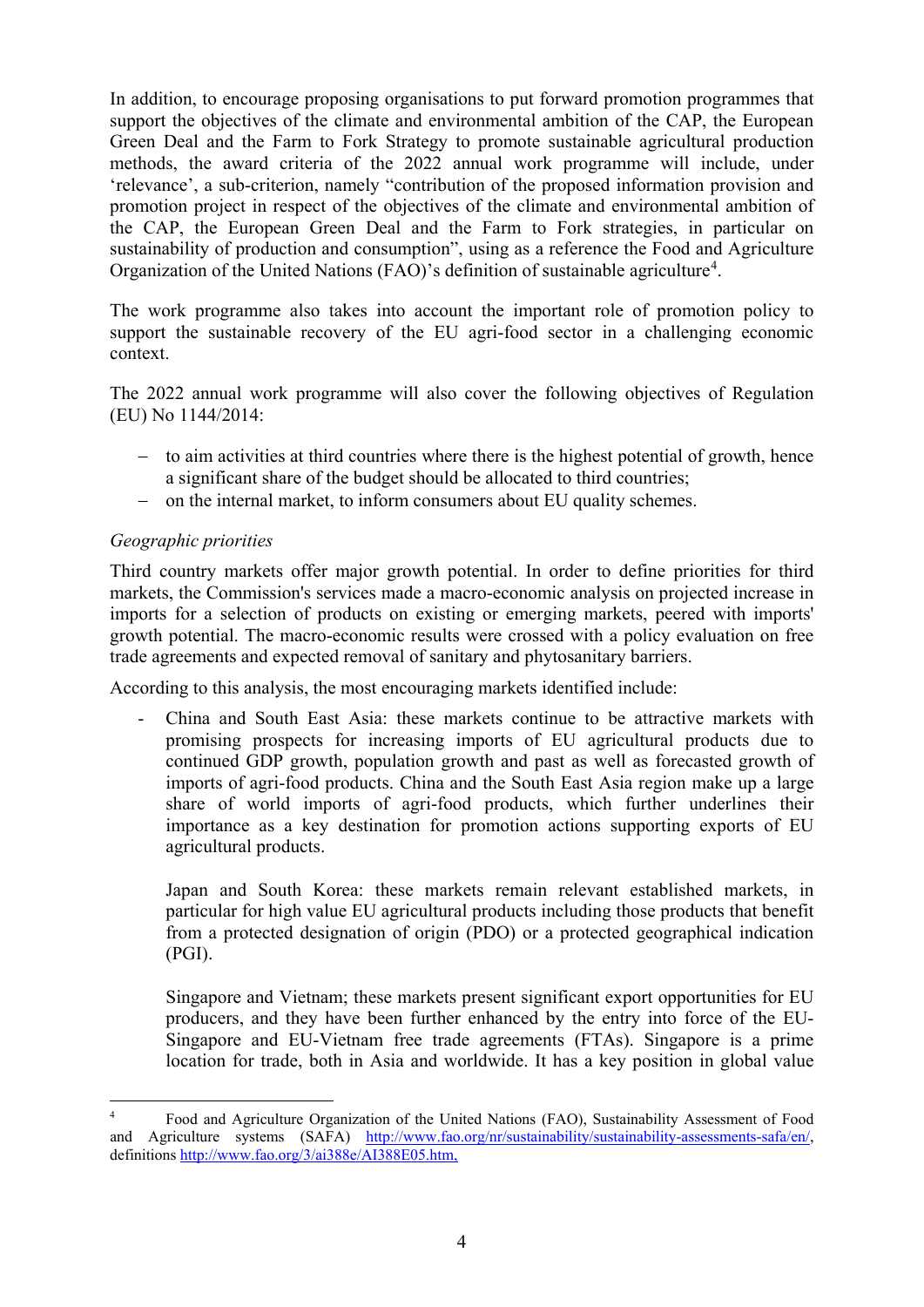chains and is an active member of the Association of Southeast Asian Nations (ASEAN). It means that the EU's economic presence in ASEAN will grow and the agreement with Vietnam, another ASEAN member, will strengthen it further.

- North America; this region absorbs the largest share of agricultural exports from the EU and remains an attractive established market for EU agri-food products. The EU-Canada Comprehensive Economic and Trade Agreement (CETA) and the ongoing work towards the modernisation of the EU-Mexico Global Agreement constitute additional arguments in favour of these markets. The change in the US administration revives hopes for a renewed partnership and the temporary lift of US additional tariffs on the EU agri-food products imposed in the framework of WTO civil aircraft dispute has been a positive sign in the right direction. The US is attractive as it is a large market with substantial interest of consumers in EU products.
- Other geographical areas with identified potential for specific products:

The United Kingdom: the UK is currently the destination of 25% of EU27 exports and is a key market for EU27 exports of beef, poultry, rice, fruits and vegetables, olive oil, wine and spirits. The end of transition period at the end of 2020 and implementation of EU-UK Trade and Cooperation Agreement (TCA) represent a considerable challenge for EU producers.

Central and South American countries do not currently show the greatest growth potential but may be attractive for specific EU agri-food products and in order to diversify markets. The opportunities provided by the EU-Mercosur trade agreement will provide to the EU the considerable advantage of being the first large preferential trade partner entering that market.

The country grouping of Eastern Europe and Central Asia is also not in the strongest growth category and exports to Russia continue to face restrictions due to the import embargo on a number of EU agri-food products which has been extended until the end of 2021. Despite the embargo, Russia remains the  $5<sup>th</sup>$  largest EU export destination and countries from the region provide opportunities for exports of specific EU agrifood products.

Since negotiations for free trade agreements with New Zealand and Australia were launched in June 2018, EU exporters may anticipate new market opportunities in these markets. In the past, this region has been under-represented with regard to the share of promotion programmes implemented.

The Near and Middle East are displaying moderate GDP growth rates but the region remains a destination with significant potential for specific products. The region has also emerged as an alternative destination for EU agri-food products when the Russian ban affected export opportunities for EU exporters. The emerging importance of the region as a destination for certain EU agri-food products could be further built on in the future.

As regards multi-programmes, no geographical priorities are proposed for promotion programmes in third countries. Applicants are nevertheless encouraged to pay attention to the most promising geographical markets identified above.

*Sectorial suggestions*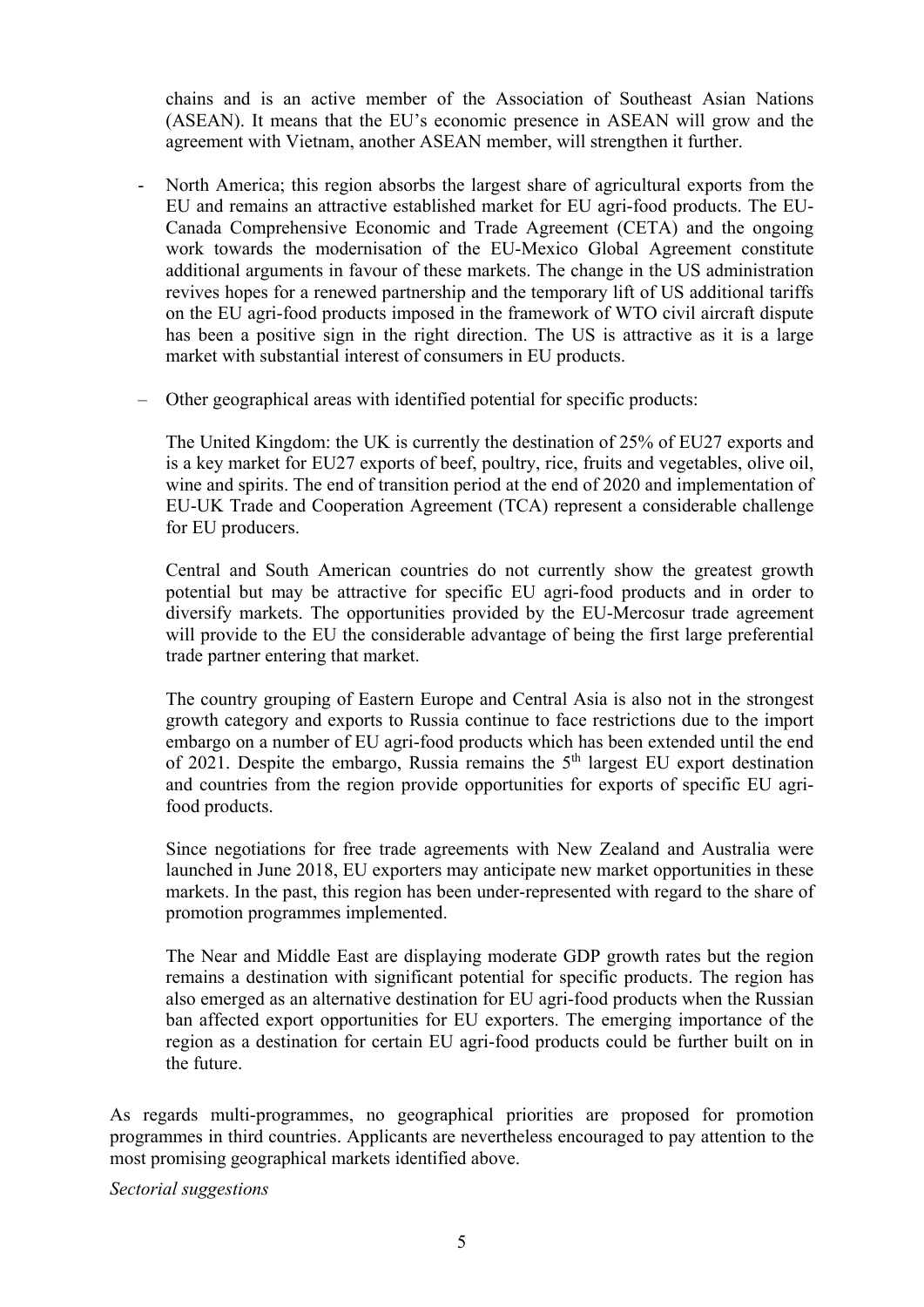In terms of products, it is proposed to allocate a certain share of the promotion budget to sectors where there is a particular interest in helping producers and exporters to consolidate or develop demand of healthy food choices and new markets.

The Farm to Fork Strategy<sup>[5](#page-5-0)</sup> set the target of  $25%$  utilised agricultural area under organic farming by 2030. In 2019, 8,5% of agricultural area in the EU was under organic farming. Promotion shall support the objectives of the Commission's Farm-to-Fork Strategy by stimulating demand for organic products in the internal market and in third countries. The action plan for the development of organic production<sup>[6](#page-5-1)</sup> in the EU adopted on 25 March 2021 details the actions of promoting organic farming and the EU logo.

Increasing the sustainability of food production is one of the key elements of the Farm to Fork Strategy that calls for the promotion policy to enhance its contribution to sustainable production and consumption. The Farm to Fork strategy furthermore aims to create a favourable food environment that makes it easier to choose healthy and sustainable diets.

The fruit and vegetables sector is facing persisting challenges such as declining consumption and exports (e.g. Russian embargo, market access difficulties mostly due to tariff and nontariff barriers) as well as a structurally weak bargaining position vis-à-vis large-scale retail and processors. Consumption of fruit and vegetables in the EU has declined in recent years and now stands below the recommendations of the World Health Organisation (400g in 5 portions per day). Promoting the consumption of fruit and vegetables in the frame of healthy dietary practices is therefore justified and should be one of the key priorities of the promotion policy. Moreover, this is in line with the Communication on Europe's Beating Cancer Plan<sup>[7](#page-5-2)</sup>, the Communication on the Future of Food and Farming<sup>[8](#page-5-3)</sup> and the HealthyLifestyle4All  $(HLAA)$  initiative<sup>[9](#page-5-4)</sup>.

| <b>Topics</b>                                                                                                                                                                                                                                                            | <b>Total amount</b><br>foreseen | Priorities of the year, objectives<br>pursued and expected results                                                                                                                                                                                                                                                                                                                                       |
|--------------------------------------------------------------------------------------------------------------------------------------------------------------------------------------------------------------------------------------------------------------------------|---------------------------------|----------------------------------------------------------------------------------------------------------------------------------------------------------------------------------------------------------------------------------------------------------------------------------------------------------------------------------------------------------------------------------------------------------|
| AGRIP-SIMPLE-2022-   EUR 5 000 000<br>IM-EU $QS*$<br>Information provision<br>and promotion<br>programmes aiming at<br>increasing the<br>awareness and<br>recognition of Union<br>quality schemes as<br>defined in Article<br>$5(4)(a)$ and (c) of<br>Regulation (EU) No |                                 | The objective is to increase the<br>awareness and recognition of the<br>Union quality schemes, namely:<br>(a) quality schemes: protected<br>designation of origin (PDO),<br>protected geographical indication<br>(PGI), traditional specialty<br>guaranteed (TSG) and optional<br>quality terms;<br>(b) the logo for quality agricultural<br>products specific to the outermost<br>regions of the Union. |

1.2.1.1. Actions under thematic priority 1: **simple** programmes in the **internal market**

|  |  |  |  |  | Type of actions: Grants following a call for proposals |  |
|--|--|--|--|--|--------------------------------------------------------|--|
|  |  |  |  |  |                                                        |  |

<span id="page-5-0"></span><sup>&</sup>lt;sup>5</sup><br>https://eur-lex.europa.eu/legal-content/EN/TXT/?uri=CELEX:52020DC0381<br>https://eur-lex.europa.eu/legal-content/EN/TXT/?uri=CELEY%42.4.52021DC0

<span id="page-5-1"></span><sup>&</sup>lt;sup>6</sup> https://eur-lex.europa.eu/legal-content/EN/TXT/?uri=CELEX%3A52021DC0141R%2801%29<br>https://eur-lex.europa.eu/legal-content/EN/TXT/?uri=COM%3A2021%3A44%3AEIN

<span id="page-5-2"></span><sup>&</sup>lt;sup>7</sup> https://eur-lex.europa.eu/legal-content/EN/TXT/?uri=COM%3A2021%3A44%3AFIN<br><sup>8</sup> https://eur.lex.europa.eu/legal.content/EN/TXT/2cid=1510200744621&uri=CELEX:5

<span id="page-5-3"></span> $\frac{8}{9}$  <https://eur-lex.europa.eu/legal-content/EN/TXT/?qid=1519209744621&uri=CELEX:52017DC0713>

<span id="page-5-4"></span><sup>9</sup> <https://sport.ec.europa.eu/healthylifestyle4all>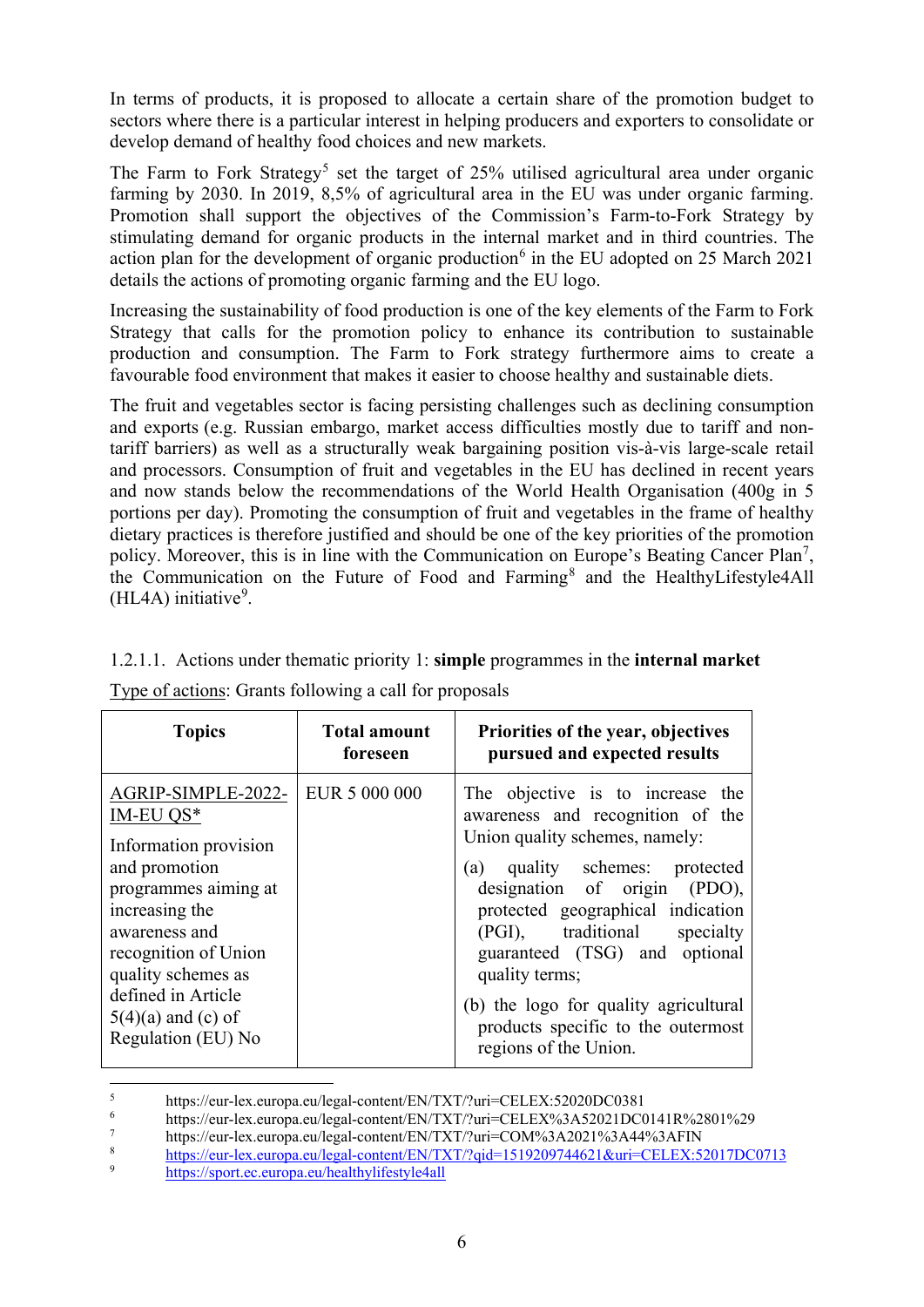| <b>Topics</b>                                                                                                                                      | <b>Total amount</b><br>foreseen | Priorities of the year, objectives<br>pursued and expected results                                                                                                                                                                                                                                                                                                                                                                                                                                                                                                                                                             |
|----------------------------------------------------------------------------------------------------------------------------------------------------|---------------------------------|--------------------------------------------------------------------------------------------------------------------------------------------------------------------------------------------------------------------------------------------------------------------------------------------------------------------------------------------------------------------------------------------------------------------------------------------------------------------------------------------------------------------------------------------------------------------------------------------------------------------------------|
| 1144/2014                                                                                                                                          |                                 | Information<br>and promotion<br>on Union<br>quality<br>programmes<br>schemes should be a key priority in<br>the internal market since<br>such<br>schemes provide consumers<br>with<br>assurances on the quality and<br>characteristics of the product or the<br>production process used, achieve<br>added value for the products<br>concerned and enhance their market<br>opportunities.                                                                                                                                                                                                                                       |
|                                                                                                                                                    |                                 | One of the expected results is to<br>increase the levels of recognition of<br>the logo associated with the Union<br>quality schemes by the European<br>consumers and increased knowledge<br>of the information the<br>quality<br>schemes aim to provide. According<br>to special Eurobarometer (No 504),<br>only 14% of Europeans consumers<br>recognize the logos of products that<br>benefit from a protected designation<br>of origin (PDO), 20% recognise a<br>protected geographical indication<br>(PGI), and 14% recognise<br>a a<br>traditional specialty guaranteed,<br>these being the main Union quality<br>schemes. |
|                                                                                                                                                    |                                 | The expected ultimate impact is to<br>increase awareness of the Union<br>quality scheme and to enhance the<br>competitiveness and consumption of<br>products registered under a Union<br>quality scheme, raise their profile<br>and increase their market share.                                                                                                                                                                                                                                                                                                                                                               |
| AGRIP-SIMPLE-2022-<br>IM-ORGANIC*<br>Information provision<br>and promotion                                                                        | EUR 14 000 000                  | The objective is to increase the<br>awareness and recognition of the<br>Union quality scheme on organic<br>production.                                                                                                                                                                                                                                                                                                                                                                                                                                                                                                         |
| programmes aiming at<br>increasing the<br>awareness and<br>recognition of Union<br>quality scheme on<br>organic production<br>method as defined in |                                 | Information<br>and<br>promotion<br>programmes on the Union quality<br>scheme<br>organic production<br>on<br>method should be a key priority in<br>the internal market since this scheme<br>provides consumers with assurances<br>on the sustainability, quality and                                                                                                                                                                                                                                                                                                                                                            |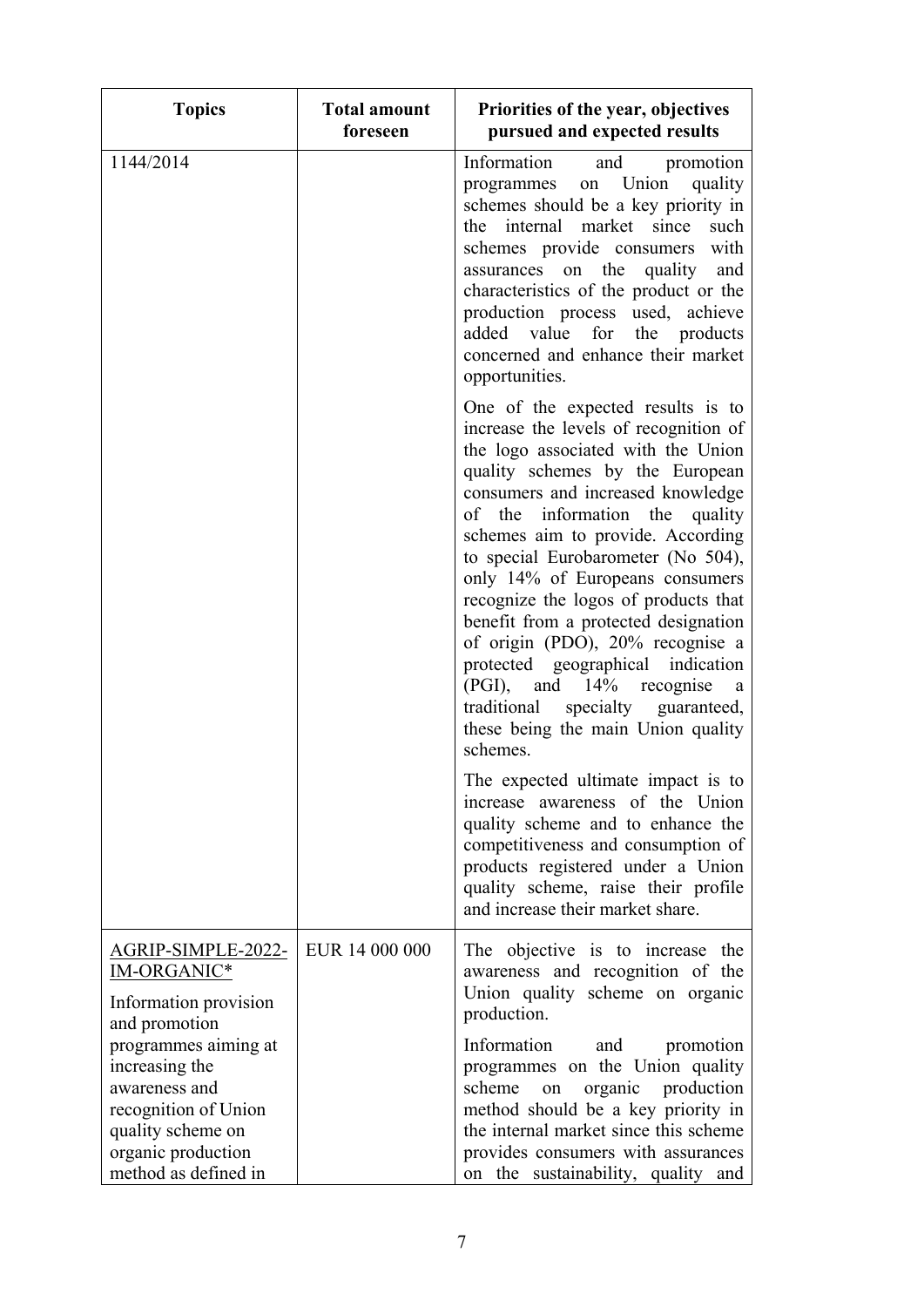| <b>Topics</b>                                                                                                                                                                                           | <b>Total amount</b><br>foreseen | Priorities of the year, objectives<br>pursued and expected results                                                                                                                                                                                                                                                                                                                                                                                                                                                                                                                                                                               |
|---------------------------------------------------------------------------------------------------------------------------------------------------------------------------------------------------------|---------------------------------|--------------------------------------------------------------------------------------------------------------------------------------------------------------------------------------------------------------------------------------------------------------------------------------------------------------------------------------------------------------------------------------------------------------------------------------------------------------------------------------------------------------------------------------------------------------------------------------------------------------------------------------------------|
| Article $5(4)(b)$ of<br>Regulation (EU) No<br>1144/2014                                                                                                                                                 |                                 | characteristics of the product and the<br>production process used and the<br>environmental benefits they generate,<br>achieve added value for the products<br>concerned and enhance their market<br>opportunities.                                                                                                                                                                                                                                                                                                                                                                                                                               |
|                                                                                                                                                                                                         |                                 | One of the expected results is to<br>further increase the<br>levels<br>of<br>recognition of the EU organic logo<br>by the European consumers<br>and<br>knowledge<br>the<br>increased<br>of<br>information the organic logo aims to<br>provide. According to special<br>Eurobarometer (No 504),<br>the<br>awareness of the organic farming<br>logo has increased by 29 percentage<br>points since 2017 with 56% of<br>European consumers who recognize<br>the EU logo of organic farming.                                                                                                                                                         |
|                                                                                                                                                                                                         |                                 | The expected ultimate impact is to<br>increase awareness of the Union<br>quality scheme<br>organic<br>on<br>production and to enhance the<br>competitiveness and consumption of<br>organic products, raise their profile<br>and increase their market share.                                                                                                                                                                                                                                                                                                                                                                                     |
| <u>AGRIP-SIMPLE-2022-</u><br>IM-SUSTAINABLE*<br>Information provision<br>and promotion<br>programmes aiming at<br>increasing the<br>awareness of Union<br>sustainable agriculture<br>and animal welfare | EUR 8 000 000                   | should highlight<br>Actions<br>the<br>sustainability of Union agriculture,<br>stressing its beneficial role for<br>climate action and the environment.<br>Actions should address how the<br>product(s) promoted and its/their<br>production method(s) contribute to<br>climate<br>change mitigation<br>(e.g.<br>reduction<br>in<br>greenhouse<br>gas<br>emissions and/or increase in carbon<br>removals) and/or adaptation<br>(e.g.<br>climate-resistant crops and<br>crop<br>varieties).<br>In addition, actions should address<br>at least one of the following:<br>a) biodiversity conservation<br>and<br>sustainable<br>of<br>use<br>natural |
|                                                                                                                                                                                                         |                                 | wildlife,<br>(e.g.<br>resources<br>landscape, genetic resources);                                                                                                                                                                                                                                                                                                                                                                                                                                                                                                                                                                                |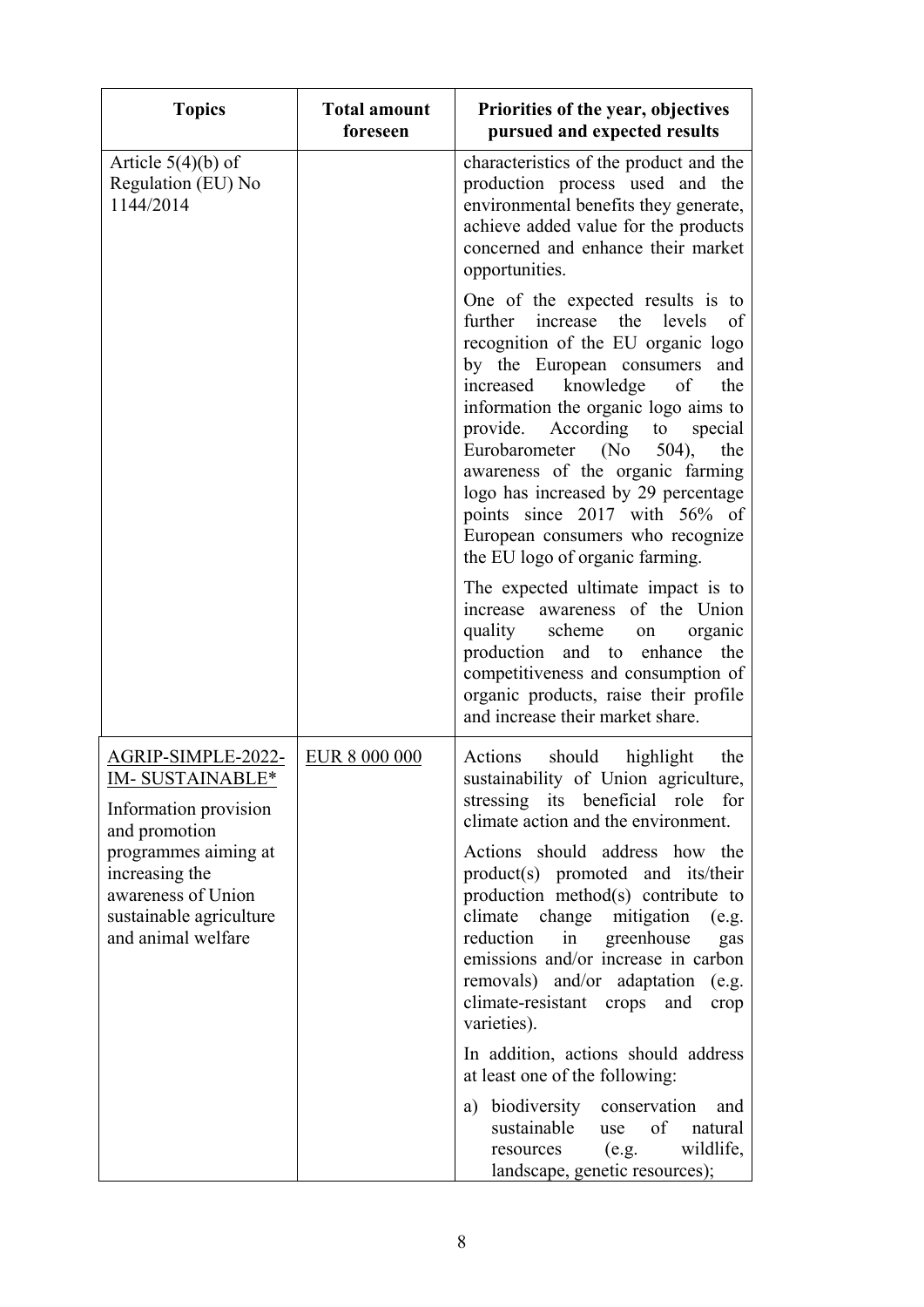| <b>Topics</b>                                                                                                                                                                                                                                                                                                                                                                                                                                                                                                                                    | <b>Total amount</b><br>foreseen | Priorities of the year, objectives<br>pursued and expected results                                                                                                                                                                                                                                                                                                                                                                                                                                                                                                                                                                                                                                                                                                                                                                                            |
|--------------------------------------------------------------------------------------------------------------------------------------------------------------------------------------------------------------------------------------------------------------------------------------------------------------------------------------------------------------------------------------------------------------------------------------------------------------------------------------------------------------------------------------------------|---------------------------------|---------------------------------------------------------------------------------------------------------------------------------------------------------------------------------------------------------------------------------------------------------------------------------------------------------------------------------------------------------------------------------------------------------------------------------------------------------------------------------------------------------------------------------------------------------------------------------------------------------------------------------------------------------------------------------------------------------------------------------------------------------------------------------------------------------------------------------------------------------------|
|                                                                                                                                                                                                                                                                                                                                                                                                                                                                                                                                                  |                                 | sustainable water management<br>b)<br>efficiency,<br>(e.g. water use<br>of<br>reduction<br>nutrients<br>or<br>pesticides load);<br>sustainable soil management (e.g.<br>$\mathbf{c})$<br>erosion control; nutrient balance;<br>of acidification,<br>prevention<br>salinization,<br>reduction<br>of<br>pesticides);<br>d) sustainable, carbon-efficient<br>methods of livestock production;<br>e) reduction<br>of<br>of<br>use<br>antimicrobials;<br>reduction of food loss and food<br>$f$ )<br>waste;<br>g) animal welfare commitments that<br>go beyond the mandatory legal<br>requirements.                                                                                                                                                                                                                                                                |
| AGRIP-SIMPLE-2022-<br><b>IM-FRESH FRUIT</b><br>AND VEGETABLES*,<br>**<br>Information provision<br>and promotion<br>programmes aiming at<br>increasing the<br>consumption of fresh<br>fruit and vegetables in<br>the internal market in<br>the context of balanced<br>and healthy dietary<br>practices.<br>Products eligible under<br>this topic are those<br>listed in Part IX and<br>fresh bananas in Part XI<br>of<br>Annex<br>$\mathbf I$<br>to<br>Regulation (EU) No<br>1308/2013<br>of<br>the<br>European Parliament<br>and of the Council. | EUR 9 100 000                   | The Commission is committed to<br>promoting balanced and healthy<br>dietary practices <sup>10</sup> . Actions<br>shall<br>highlight the benefits of consuming<br>fresh fruit and vegetables in a<br>balanced diet. The messages could<br>notably focus on: aiming at having at<br>least 5 portions of a variety of fruit<br>and vegetables each day; the place of<br>fruit and vegetables in the food<br>pyramid, beneficial impact of fruit<br>and vegetable<br>consumption<br>on<br>health.<br>The objective is to increase the<br>consumption of EU fresh fruit and<br>vegetables by informing consumers<br>about balanced and healthy dietary<br>practices.<br>The expected ultimate impact is to<br>enhance the competitiveness and<br>consumption of the concerned Union<br>agri-food products, raise their profile<br>and increase their market share. |

<span id="page-8-0"></span> <sup>10</sup> COM(2007) 279 final, 30.5.2007.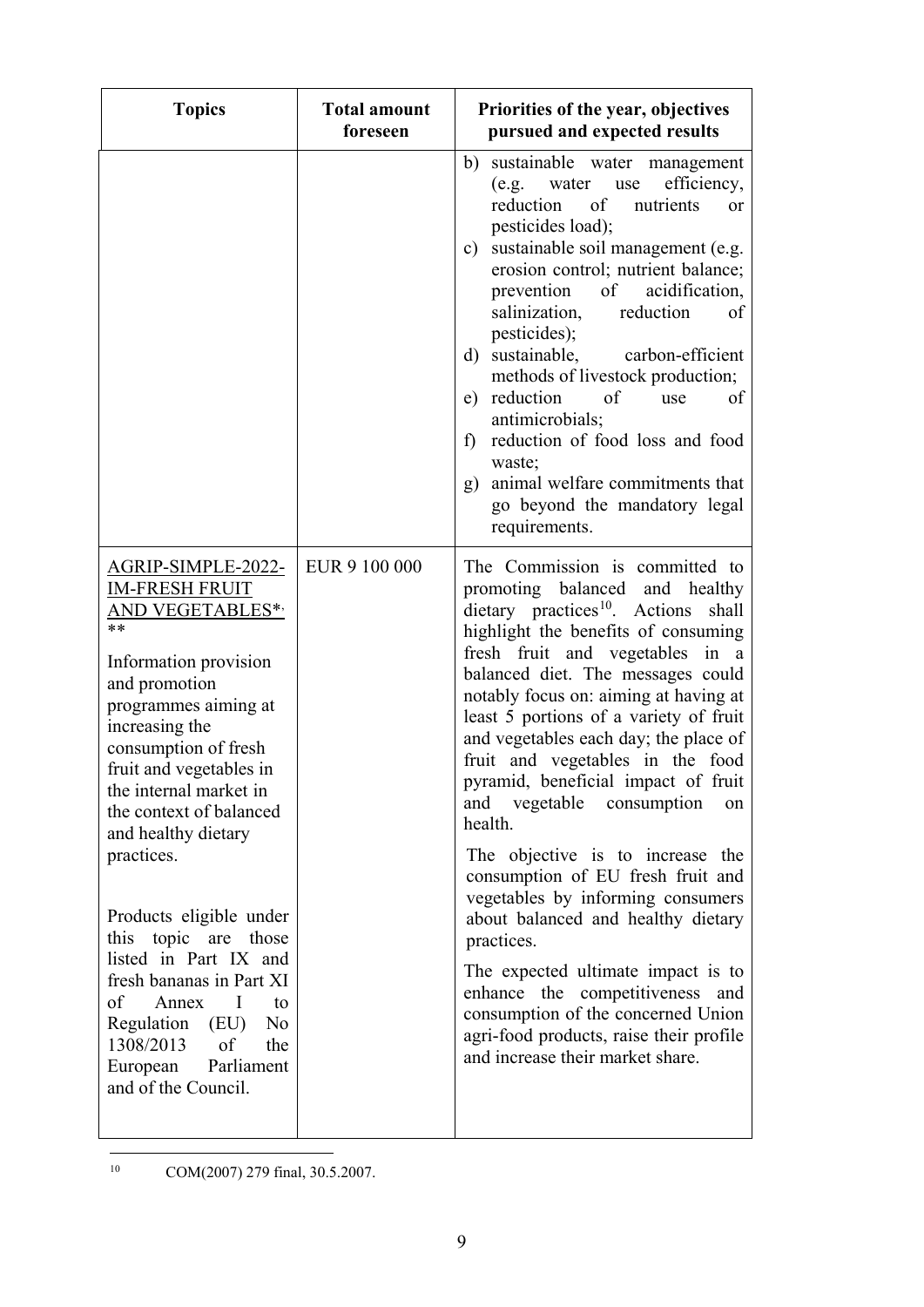| <b>Topics</b>                                                                                                                                                                                                                                                                                                                                                                 | <b>Total amount</b><br>foreseen | Priorities of the year, objectives<br>pursued and expected results                                                                                                                                                                                                                                                                                                                                                                                                                                                                                                                                                                                                                                                                                                                                                                                                                         |
|-------------------------------------------------------------------------------------------------------------------------------------------------------------------------------------------------------------------------------------------------------------------------------------------------------------------------------------------------------------------------------|---------------------------------|--------------------------------------------------------------------------------------------------------------------------------------------------------------------------------------------------------------------------------------------------------------------------------------------------------------------------------------------------------------------------------------------------------------------------------------------------------------------------------------------------------------------------------------------------------------------------------------------------------------------------------------------------------------------------------------------------------------------------------------------------------------------------------------------------------------------------------------------------------------------------------------------|
| AGRIP-SIMPLE-2022-<br>IM-<br>CHARACTERISTICS*<br>Information provision<br>and promotion<br>programmes aiming at<br>highlighting the<br>specific features of<br>agricultural methods in<br>the Union and the<br>characteristics of<br>European agricultural<br>and food products, and<br>quality schemes<br>defined in Article<br>$5(4)(d)$ of Regulation<br>(EU) No 1144/2014 | EUR 6 000 000                   | The objective is to highlight at least<br>one of the specific features of<br>agricultural production methods in<br>the Union, particularly in terms of<br>food safety, traceability, authenticity,<br>labelling, nutritional and health<br>aspects, animal welfare, respect for<br>the environment and sustainability<br>(including climate benefits such as<br>greenhouse gas emissions reduction<br>and/or increase in carbon removals),<br>and the characteristics of agricultural<br>and food products, particularly in<br>terms of their quality, taste, diversity<br>or traditions.<br>The expected ultimate impact is to<br>increase the awareness of the merits<br>of Union agricultural products by the<br>European consumers and to enhance<br>the competitiveness and consumption<br>of Union agri-food products, raise<br>their profile and increase<br>their<br>market share. |

\* All visual information and promotion material used must include a reference to the national Food Based Dietary Guidelines<sup>[11](#page-9-0)</sup> (FBDG) of the targeted Member State/s for the promoted product/s.

\*\* Simple programme proposals on 'Fruit and vegetables' for the internal market are also eligible under other topics. The message of campaigns on fruit and vegetables under other topics targeting the internal market shall be different than highlighting the benefits of consuming fruit and vegetables within a balanced and proper diet (except if fruit and vegetables are associated with (an)other product(s)).

# 1.2.1.2. Actions under thematic priority 2: **simple** programmes **in third countries[12](#page-9-1)**

Simple programmes in third countries may consist of information provision and promotion programmes highlighting the specific features of agricultural methods in the Union and the characteristics of EU agri-food products and quality schemes mentioned in Article 5(4)(d) of Regulation (EU) No 1144/2014, and/or information programmes aiming at increasing the awareness and recognition of Union quality schemes mentioned in Article 5(4)(a), (b) and (c) of Regulation (EU) No 1144/2014. Applicants may notably consider targeting the most encouraging markets identified under section 1.2.1.

Type of actions: Grants following a call for proposals

<span id="page-9-0"></span> <sup>11</sup> https://knowledge4policy.ec.europa.eu/health-promotion-knowledge-gateway/food-based-dietaryguidelines-europe-source-documents-food\_en<br>
<sup>12</sup> The composition of region follows the United Nations country and regional classification. For more

<span id="page-9-1"></span>details on list of countries composing geographical area, see: <http://unstats.un.org/unsd/methods/m49/m49regin.htm>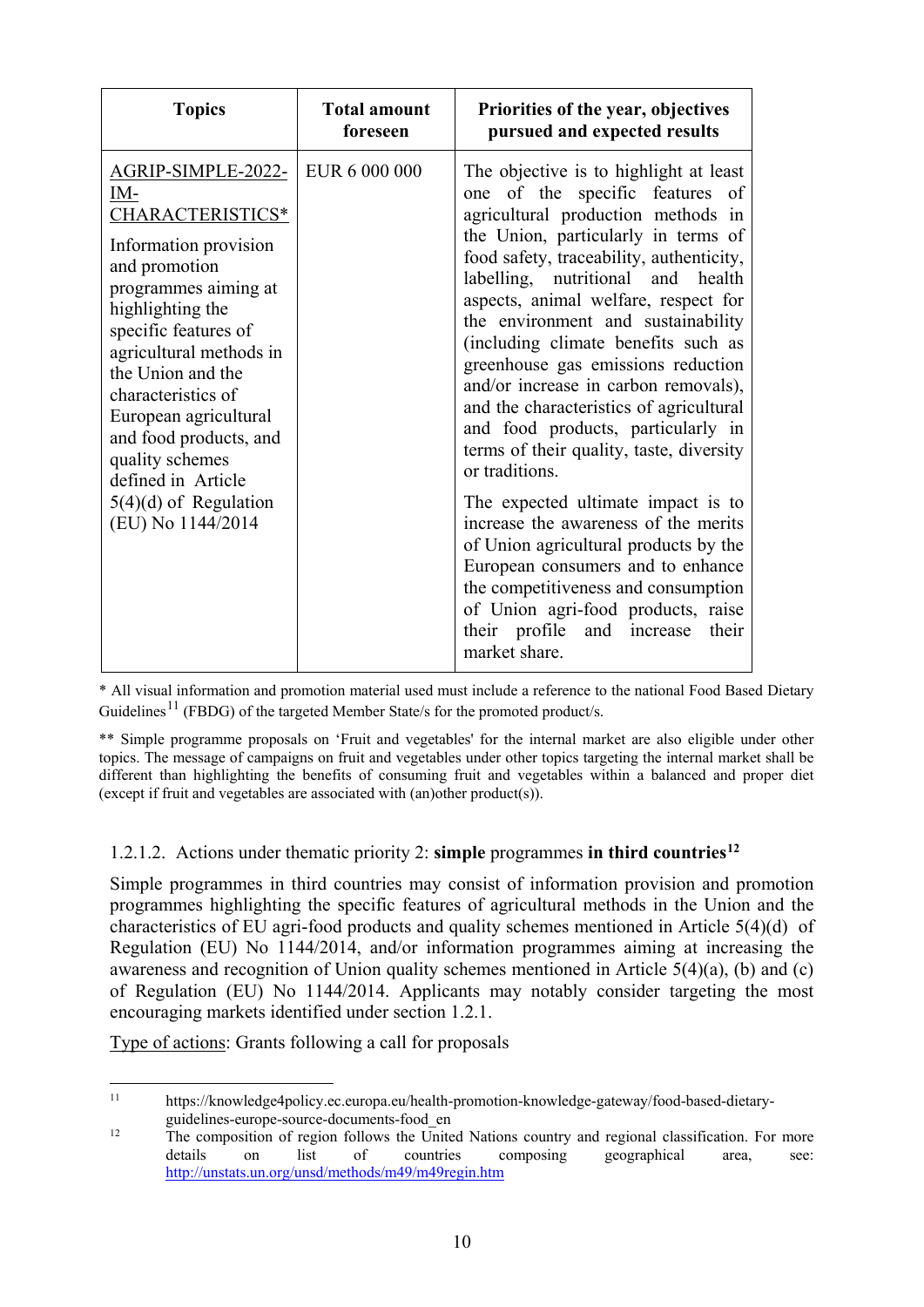| <b>Topics</b>                                                                                                                                                                                                                                                                                                                                                                                                                                                      | <b>Total amount foreseen</b>    | Priorities of the year, objectives<br>pursued and expected results                                                                                                                                                                                                                                                                                                                                                                                                                                                                                                                                                                                                                                                                                                                                              |
|--------------------------------------------------------------------------------------------------------------------------------------------------------------------------------------------------------------------------------------------------------------------------------------------------------------------------------------------------------------------------------------------------------------------------------------------------------------------|---------------------------------|-----------------------------------------------------------------------------------------------------------------------------------------------------------------------------------------------------------------------------------------------------------------------------------------------------------------------------------------------------------------------------------------------------------------------------------------------------------------------------------------------------------------------------------------------------------------------------------------------------------------------------------------------------------------------------------------------------------------------------------------------------------------------------------------------------------------|
| AGRIP-SIMPLE-2022-<br>TC-ASIA*<br>Information provision and<br>promotion programmes<br>targeting one or more of<br>the following countries:<br>China (including Hong-<br>Kong and Macao), Japan,<br>South Korea, Taiwan,<br>South-eastern Asia or<br>Southern Asia <sup>13</sup><br>AGRIP-SIMPLE-2022-<br><b>TC-AMERICAS</b><br>Information provision and<br>promotion programmes<br>targeting one or more of<br>the following countries:<br>Canada, USA or Mexico | EUR 16 300 000<br>EUR 8 300 000 | The<br>information and<br>promotion<br>programmes shall target one or more<br>countries<br>identified<br>in<br>the<br>corresponding topic.<br>The objectives of these programmes<br>shall comply with the general and<br>specific objectives set out in Article 2<br>and the aims listed in Article 3 of<br>$(EU)$ No<br>Regulation<br>1144/2014<br>highlighting in particular the specific<br>features of agricultural production<br>methods in the Union, particularly in<br>terms of food safety, traceability,<br>authenticity, labelling, nutritional and<br>health<br>animal<br>aspects,<br>welfare,<br>respect for the environment<br>and<br>sustainability (including<br>climate<br>benefits such as the greenhouse gas<br>emissions reduction and/or increase in<br>carbon<br>removals),<br>the<br>and |
| AGRIP-SIMPLE-2022-<br>TC-OTHERS*<br>Information provision and<br>promotion programmes<br>targeting other<br>geographical areas                                                                                                                                                                                                                                                                                                                                     | EUR 12 300 000                  | characteristics of agricultural<br>and<br>food products, particularly in terms of<br>their quality, taste, diversity<br><b>or</b><br>traditions.<br>The expected ultimate impact is to<br>enhance the competitiveness<br>and<br>of Union<br>consumption<br>agri-food<br>products, raise their profile and<br>increase their market share in these<br>targeted countries.                                                                                                                                                                                                                                                                                                                                                                                                                                        |
| AGRIP-SIMPLE-2022-<br><b>TC-ORGANIC* OR</b><br>SUSTAINABLE*,**<br>Information<br>provision and<br>promotion<br>programmes<br>concerning the<br>organic products<br>under Union<br>quality scheme<br>defined in Article                                                                                                                                                                                                                                             | EUR 5 000 000                   | The objective is to increase<br>$\bullet$<br>the awareness and recognition<br>of the Union quality scheme<br>on organic production.<br>Information<br>and promotion<br>the Union<br>programmes<br>on<br>quality scheme<br>on organic<br>production method should be<br>a key priority since this<br>scheme provides<br>consumers<br>with<br>assurances<br>the<br>on<br>sustainability, quality<br>and                                                                                                                                                                                                                                                                                                                                                                                                           |

<span id="page-10-0"></span><sup>13</sup> The composition of regions follows the United Nations country and regional classification. For more details on the list of countries composing the geographical areas, see:<https://unstats.un.org/unsd/methodology/m49/>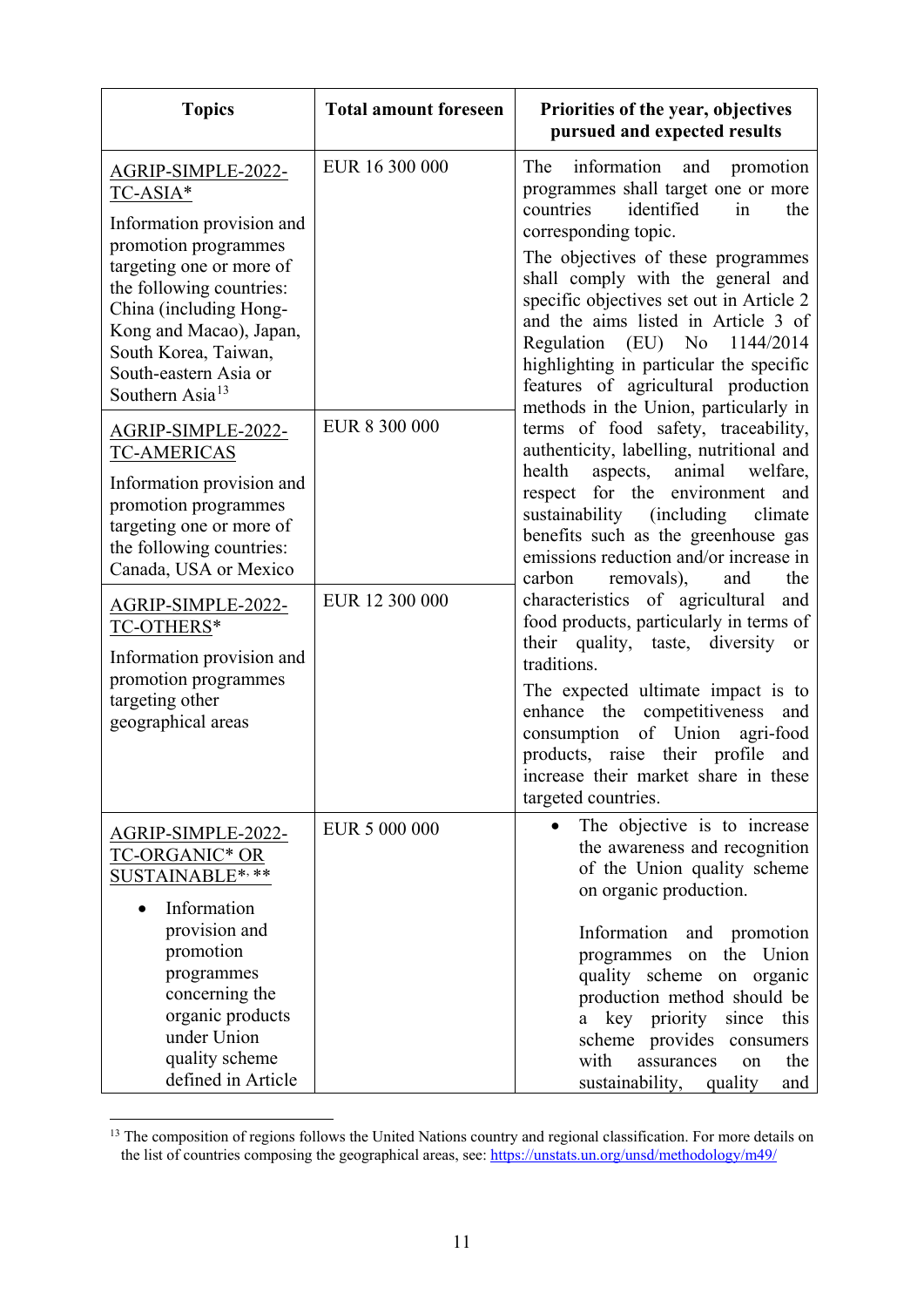| <b>Topics</b>                                                                                                                                                                                                | <b>Total amount foreseen</b> | Priorities of the year, objectives<br>pursued and expected results                                                                                                                                                                                                                                                                                                                                                                                                                                                                                                                                                                                                                                                                                                                                                                                                                                                                                                                                                                                                                                                                                                             |
|--------------------------------------------------------------------------------------------------------------------------------------------------------------------------------------------------------------|------------------------------|--------------------------------------------------------------------------------------------------------------------------------------------------------------------------------------------------------------------------------------------------------------------------------------------------------------------------------------------------------------------------------------------------------------------------------------------------------------------------------------------------------------------------------------------------------------------------------------------------------------------------------------------------------------------------------------------------------------------------------------------------------------------------------------------------------------------------------------------------------------------------------------------------------------------------------------------------------------------------------------------------------------------------------------------------------------------------------------------------------------------------------------------------------------------------------|
| $5(4)(b)$ of<br>Regulation (EU)<br>No 1144/2014 in<br>any third<br>country/ies                                                                                                                               |                              | characteristics of the product<br>and the production process<br>used and the environmental<br>benefits they generate, achieve<br>added value for the products<br>concerned and enhance their<br>market opportunities.                                                                                                                                                                                                                                                                                                                                                                                                                                                                                                                                                                                                                                                                                                                                                                                                                                                                                                                                                          |
| <b>or</b><br>Information<br>provision and<br>promotion<br>programmes<br>aiming at<br>increasing the<br>awareness of<br>Union sustainable<br>agriculture and<br>animal welfare in<br>any third<br>country/ies |                              | The expected ultimate impact<br>is to increase awareness of the<br>Union quality scheme<br>on<br>organic production and to<br>enhance the competitiveness<br>and consumption of organic<br>products, raise their profile<br>and increase<br>their<br>market<br>share.<br>Actions should highlight the<br>sustainability<br>of<br>Union<br>agriculture,<br>stressing<br>its<br>beneficial role for climate<br>action and the environment.<br>Actions should address how<br>the product(s) promoted and<br>its/their production method(s)<br>contribute to climate change<br>mitigation (e.g. reduction in<br>greenhouse gas emissions<br>and/or increase<br>in<br>carbon<br>removals) and/or adaptation<br>(e.g. climate-resistant crops<br>and crop varieties).<br>In addition, actions should<br>address at least one of the<br>following:<br>biodiversity<br>a)<br>conservation and sustainable<br>use of natural resources (e.g.<br>wildlife, landscape, genetic<br>resources);<br>sustainable<br>b)<br>water<br>management (e.g. water use<br>efficiency,<br>reduction<br>of<br>nutrients or pesticides load);<br>sustainable<br>soil<br>c)<br>erosion<br>management (e.g. |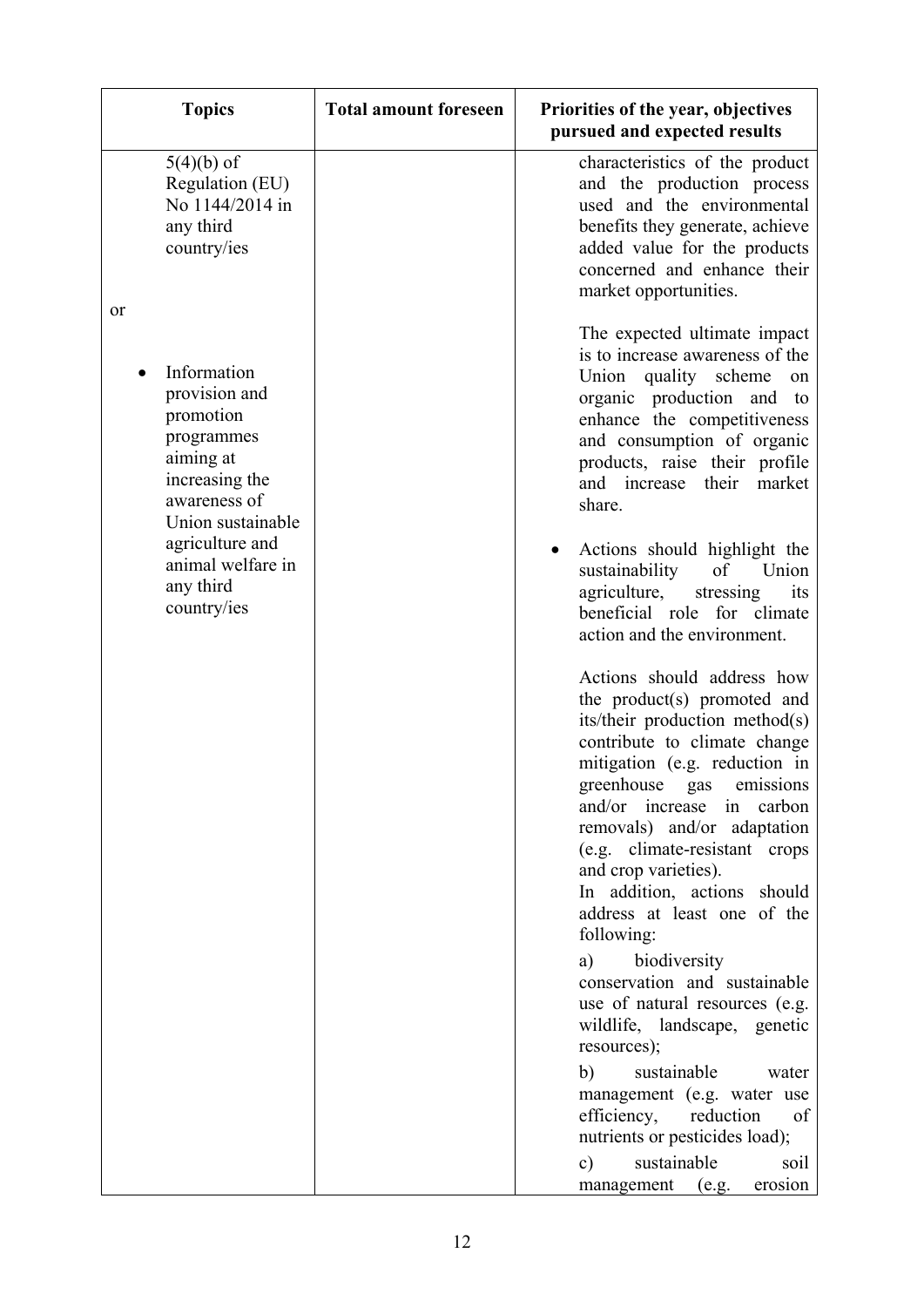| <b>Topics</b> | <b>Total amount foreseen</b> | Priorities of the year, objectives<br>pursued and expected results                                       |
|---------------|------------------------------|----------------------------------------------------------------------------------------------------------|
|               |                              | control; nutrient balance;<br>prevention of acidification,<br>salinization, reduction of<br>pesticides); |
|               |                              | d) sustainable, carbon-<br>efficient methods of livestock<br>production;                                 |
|               |                              | e) reduction of use of<br>antimicrobials;                                                                |
|               |                              | reduction of food loss<br>$\mathbf{f}$<br>and food waste;                                                |
|               |                              | animal<br>welfare<br>g)<br>commitments that go beyond<br>the<br>legal<br>mandatory<br>requirements.      |

\* Programmes targeting least-developed countries (LDCs) according to UN list available at [https://www.un.org/development/desa/dpad/wp-content/uploads/sites/45/publication/ldc\\_list.pdf](https://www.un.org/development/desa/dpad/wp-content/uploads/sites/45/publication/ldc_list.pdf) should be coherent with EU development objectives. Applicants will be asked to submit their own assessment explaining why the proposed promotion programme will not adversely affect EU development policy goals in the leastdeveloped country targeted by the promotion programme. This assessment will be examined under the award criterion "Relevance".

\*\* Simple programmes promoting organic products in third countries shall apply under topic AGRIP- SIMPLE-2022-TC-ORGANIC. They cannot apply under other topics, except if organic products are combined with other products.

In case a proposing organisation wishes to target several of the prioritised regions in third countries in one programme, it should submit several applications and one application per topic. Alternatively, it could also apply under the topic AGRIP-SIMPLE-2022-TC-OTHERS. This topic relates to the geographical areas that have not been listed in topic AGRIP-SIMPLE-2022-TC-ASIA and topic AGRIP-SIMPLE-2022-TC-AMERICAS, but it may also concern a combination of several prioritised regions listed in the said two topics.

# 1.2.1.3. Actions under thematic priority 3: **Multi programmes in the internal market**

Type of actions: Grants following a call for proposals

| <b>Topics</b>                                                                                                                                                                    | <b>Total amount foreseen</b> | Priorities of the year, objectives<br>pursued and expected results                                                                                                                                                                                 |
|----------------------------------------------------------------------------------------------------------------------------------------------------------------------------------|------------------------------|----------------------------------------------------------------------------------------------------------------------------------------------------------------------------------------------------------------------------------------------------|
| AGRIP-MULTI-2022-IM*<br>Information provision<br>promotion<br>and<br>programmes aiming at<br>increasing<br>the<br>and<br>awareness<br>recognition of Union<br>schemes<br>quality | EUR 4 200 000                | • For information provision and<br>promotion programmes aiming<br>at increasing the awareness<br>and recognition of Union<br>quality schemes mentioned in<br>Article $5(4)(a)$ and (c)<br>of<br>Regulation<br>(EU)<br>N <sub>o</sub><br>1144/2014: |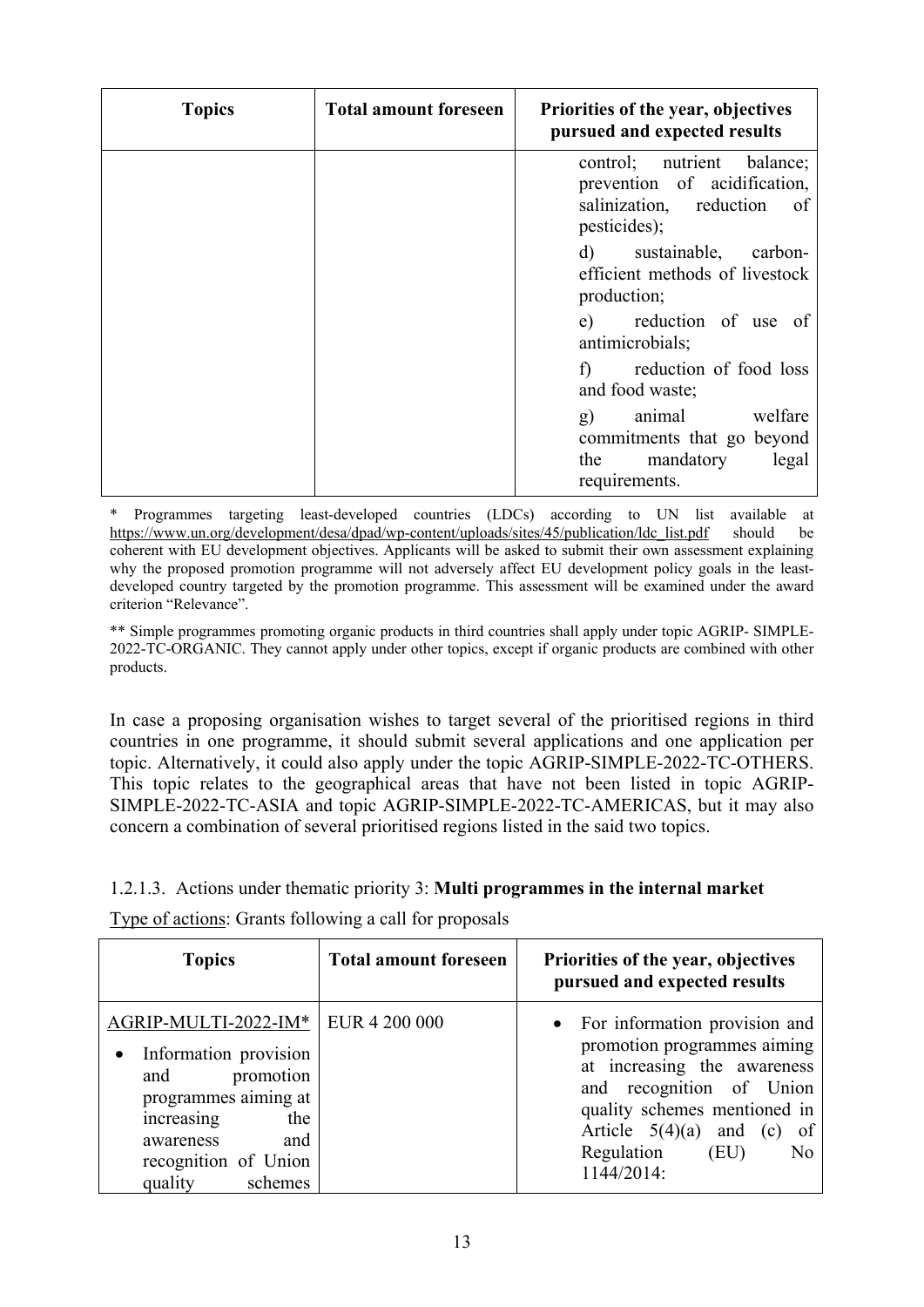| <b>Topics</b>                                                                                                                                                       | <b>Total amount foreseen</b> | Priorities of the year, objectives<br>pursued and expected results                                                                                                                                                                                                                                                                                                                                                                                                                                                                                                                                                                                                                                                                                                                                                                                                                                                                |
|---------------------------------------------------------------------------------------------------------------------------------------------------------------------|------------------------------|-----------------------------------------------------------------------------------------------------------------------------------------------------------------------------------------------------------------------------------------------------------------------------------------------------------------------------------------------------------------------------------------------------------------------------------------------------------------------------------------------------------------------------------------------------------------------------------------------------------------------------------------------------------------------------------------------------------------------------------------------------------------------------------------------------------------------------------------------------------------------------------------------------------------------------------|
| mentioned in Article<br>$5(4)(a)$ and (c)<br>of<br>Regulation (EU) No<br>1144/2014                                                                                  |                              | The objective is to increase the<br>awareness and recognition of<br>the Union quality schemes,<br>namely:                                                                                                                                                                                                                                                                                                                                                                                                                                                                                                                                                                                                                                                                                                                                                                                                                         |
| or:<br>Information provision                                                                                                                                        |                              | (a) quality schemes: protected<br>designation of origin (PDO),<br>protected<br>geographical<br>indication (PGI), traditional<br>speciality guaranteed (TSG)                                                                                                                                                                                                                                                                                                                                                                                                                                                                                                                                                                                                                                                                                                                                                                       |
| promotion<br>and<br>programmes<br>highlighting<br>the<br>specific features of<br>agricultural methods                                                               |                              | and optional quality terms;<br>(b) the logo for quality<br>agriculture products specific to<br>the outermost regions of the<br>Union.                                                                                                                                                                                                                                                                                                                                                                                                                                                                                                                                                                                                                                                                                                                                                                                             |
| in the Union and the<br>characteristics of EU<br>agri-food products,<br>and quality schemes<br>mentioned in Article<br>$5(4)(d)$ of Regulation<br>(EU) No 1144/2014 |                              | One of the expected results is<br>the levels<br>increase<br>of<br>to<br>recognition<br>of<br>the<br>logo<br>associated with<br>the<br>Union<br>quality<br>the<br>schemes<br>by<br>European<br>and<br>consumers<br>increased knowledge of the<br>information<br>the<br>quality<br>provide.<br>schemes<br>aim<br>to<br>According<br>special<br>to<br>Eurobarometer (No 504), only<br>14% of Europeans consumers<br>recognize<br>the<br>logos<br>of<br>products that benefit from a<br>protected designation of origin<br>( PDO),<br>20%<br>recognise<br>a<br>protected<br>geographical<br>indication (PGI),<br>and 14%<br>recognise<br>traditional<br>a<br>specialty<br>guaranteed, these<br>being the main Union quality<br>schemes.<br>The expected ultimate impact<br>is to increase awareness of the<br>Union quality scheme and to<br>enhance the competitiveness<br>and consumption of Union<br>agri-food products registered |
|                                                                                                                                                                     |                              | under a Union quality scheme,<br>raise their profile and increase<br>their market share.                                                                                                                                                                                                                                                                                                                                                                                                                                                                                                                                                                                                                                                                                                                                                                                                                                          |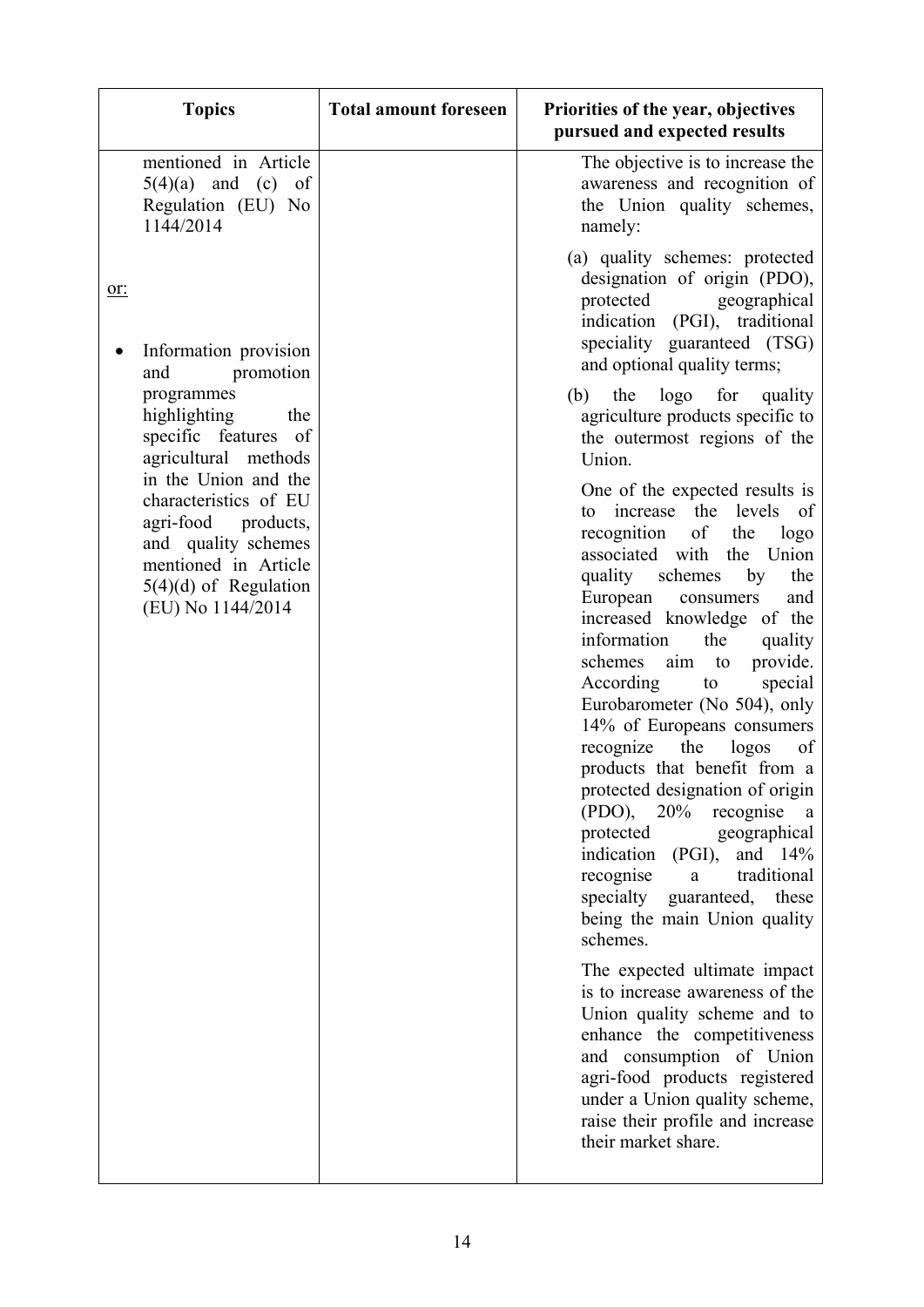| <b>Topics</b>                                                                                | <b>Total amount foreseen</b> | Priorities of the year, objectives<br>pursued and expected results                                                                                                                                                                                                                                                                                                                                                                                                                                                                                                                                                                            |
|----------------------------------------------------------------------------------------------|------------------------------|-----------------------------------------------------------------------------------------------------------------------------------------------------------------------------------------------------------------------------------------------------------------------------------------------------------------------------------------------------------------------------------------------------------------------------------------------------------------------------------------------------------------------------------------------------------------------------------------------------------------------------------------------|
|                                                                                              |                              | For information provision and<br>$\bullet$<br>promotion<br>programmes<br>highlighting<br>the<br>specific<br>features<br>agricultural<br>of<br>methods in the Union and the<br>characteristics of EU agri-food<br>products and quality schemes<br>mentioned in Article $5(4)(d)$ of<br>N <sub>o</sub><br>Regulation<br>(EU)<br>1144/2014.                                                                                                                                                                                                                                                                                                      |
|                                                                                              |                              | The objective is to highlight at<br>least one of the specific<br>of<br>features<br>agricultural<br>production methods in the<br>Union, particularly in terms of<br>safety,<br>food<br>traceability,<br>labelling,<br>authenticity,<br>nutritional and health aspects,<br>animal welfare, respect for the<br>environment and sustainability<br>benefits<br>(including climate)<br>such as the greenhouse gas<br>reduction<br>and/or<br>emissions<br>increase in carbon removals)<br>characteristics<br>and<br>the<br>of<br>agricultural and food products,<br>particularly in terms of their<br>quality, taste, diversity<br>or<br>traditions. |
|                                                                                              |                              | The expected impact is to<br>increase the awareness of the<br>merits of Union agricultural<br>products by the consumers and<br>to enhance the competitiveness<br>consumption of the<br>and<br>concerned Union<br>agri-food<br>products, raise their profile<br>increase<br>their market<br>and<br>share.                                                                                                                                                                                                                                                                                                                                      |
| <u>AGRIP-MULTI-2022-IM-</u><br>ORGANIC*<br>Information provision and<br>promotion programmes | EUR 18 000 000               | The objective is to increase the<br>awareness and recognition of the<br>Union quality scheme on organic<br>production.                                                                                                                                                                                                                                                                                                                                                                                                                                                                                                                        |
| aiming at increasing the<br>awareness and recognition<br>of Union quality scheme             |                              | Information<br>promotion<br>and<br>programmes on the Union quality<br>scheme on organic production method                                                                                                                                                                                                                                                                                                                                                                                                                                                                                                                                     |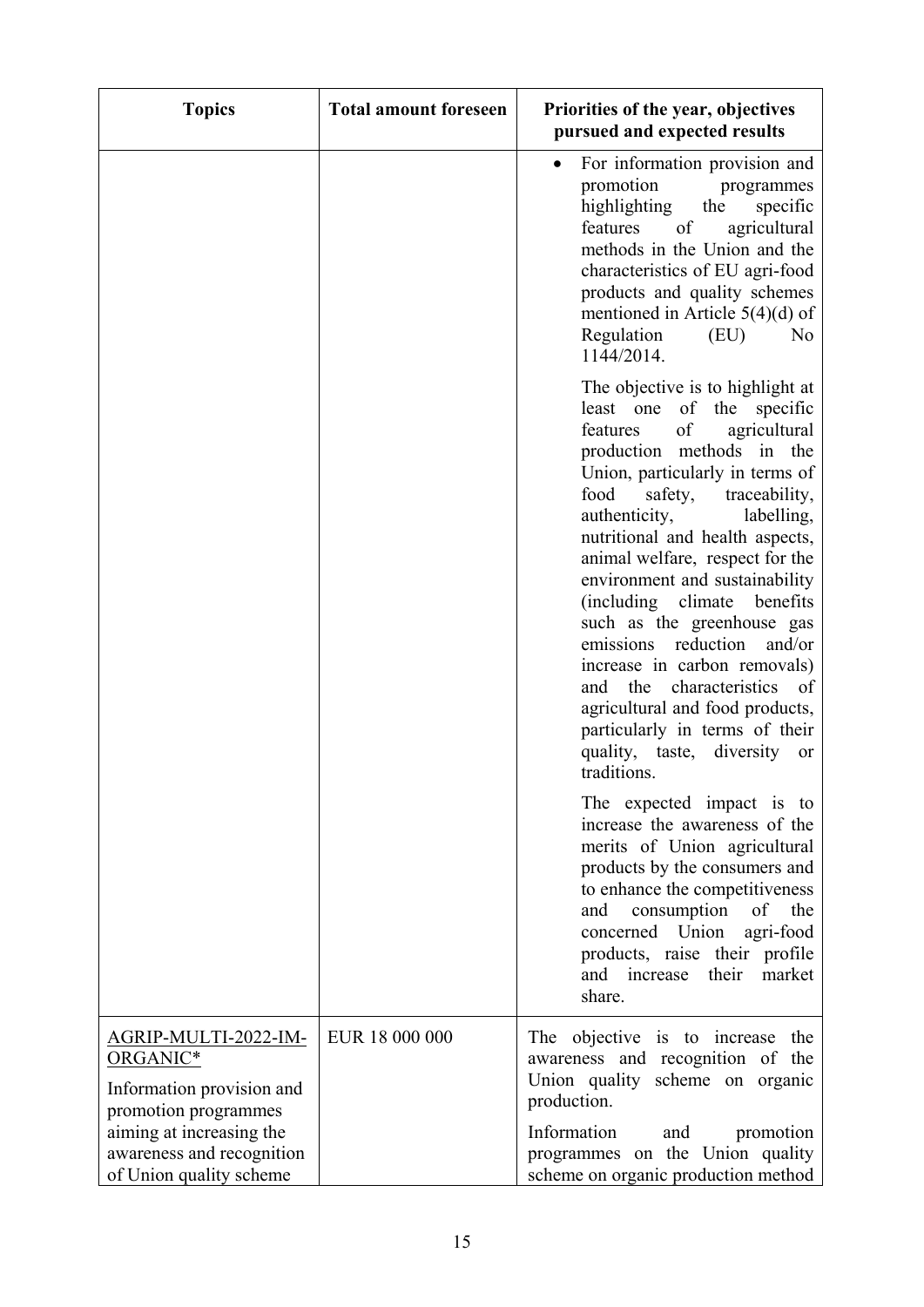| <b>Topics</b>                                                                                                                                                                      | <b>Total amount foreseen</b> | Priorities of the year, objectives<br>pursued and expected results                                                                                                                                                                                                                                                                                                                                                                                                                                                                                                                                                                                                                                                                                                       |
|------------------------------------------------------------------------------------------------------------------------------------------------------------------------------------|------------------------------|--------------------------------------------------------------------------------------------------------------------------------------------------------------------------------------------------------------------------------------------------------------------------------------------------------------------------------------------------------------------------------------------------------------------------------------------------------------------------------------------------------------------------------------------------------------------------------------------------------------------------------------------------------------------------------------------------------------------------------------------------------------------------|
| on organic production<br>method as defined in<br>Article $5(4)(b)$ of<br>Regulation (EU) No<br>1144/2014                                                                           |                              | should be a key priority in the internal<br>market since this scheme provides<br>consumers with assurances on the<br>sustainability,<br>quality<br>and<br>characteristics of the product and the<br>production process used,<br>the<br>environmental benefits they generate<br>and achieve added value for the<br>products concerned and enhance their<br>market opportunities.                                                                                                                                                                                                                                                                                                                                                                                          |
|                                                                                                                                                                                    |                              | One of the expected results is to<br>further<br>levels<br>increase<br>the<br>of<br>recognition of the EU organic logo by<br>European<br>consumers<br>the<br>and<br>increased knowledge<br>the<br>of<br>information the organic logo aims to<br>According<br>provide.<br>to special<br>Eurobarometer<br>(No)<br>504),<br>the<br>awareness of the organic farming<br>logo has increased by 29 percentage<br>points since 2017 with 56% of<br>European consumers who recognize<br>the EU logo of organic farming.<br>The expected ultimate impact is to<br>increase awareness of the Union<br>quality scheme on organic production<br>and to enhance the competitiveness<br>and consumption of organic products,<br>raise their profile and increase their<br>market share. |
| AGRIP-MULTI-2022-IM-<br>SUSTAINABLE*<br>Information provision and<br>promotion programmes<br>increasing the awareness<br>of Union sustainable<br>agriculture and animal<br>welfare | EUR 12 000 000               | should<br>highlight<br>the<br>Actions<br>sustainability of Union agriculture,<br>stressing its beneficial role for climate<br>action and the environment.<br>Actions should address how the<br>product(s) promoted and its/their<br>production method(s) contribute to<br>change<br>climate<br>mitigation (e.g.<br>reduction in greenhouse gas emissions<br>and/or increase in carbon removals)<br>adaptation (e.g.<br>and/or<br>climate-<br>resistant crops and crop varieties).<br>In addition, actions should address at<br>least one of the following:<br>a) biodiversity conservation<br>and                                                                                                                                                                        |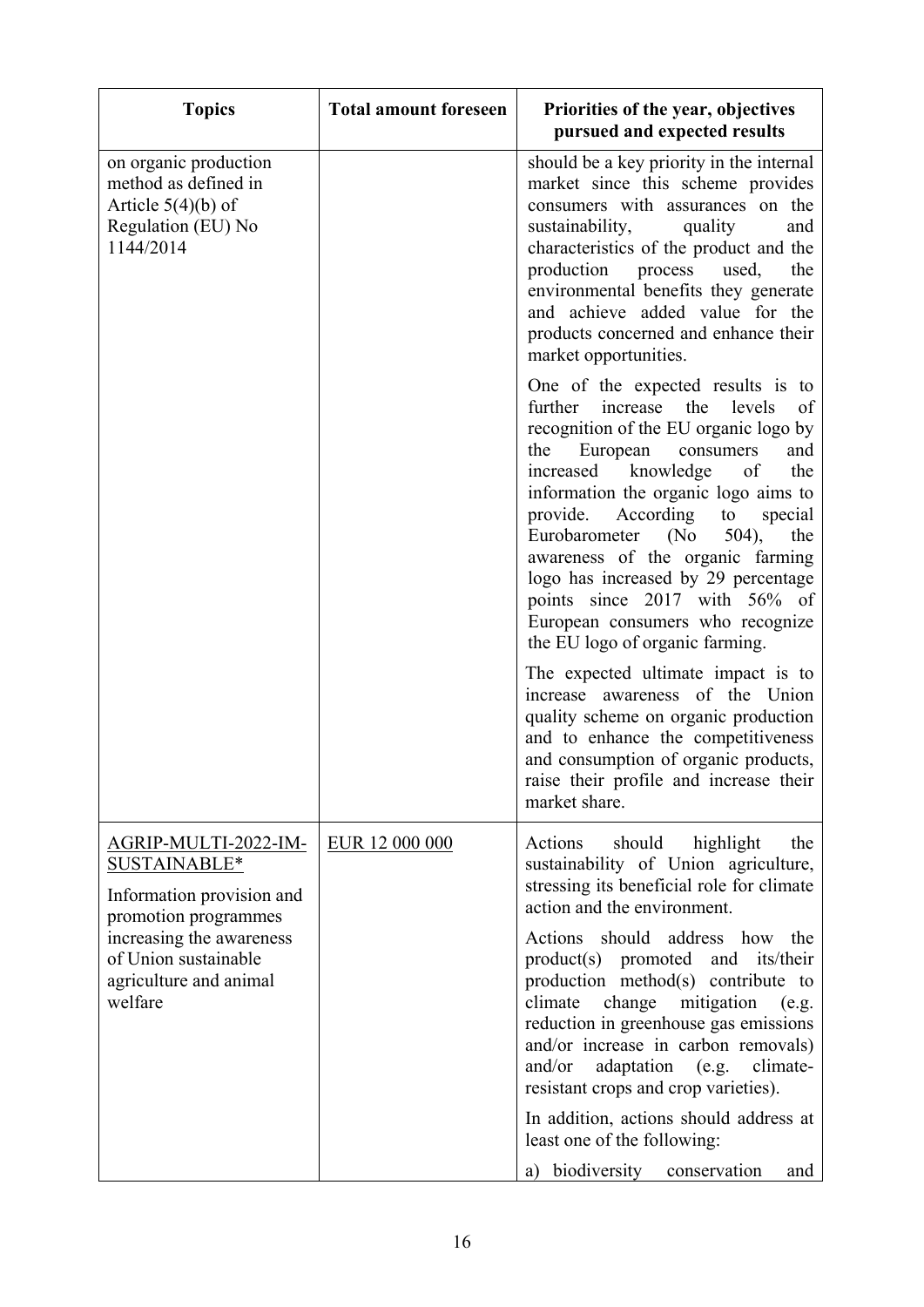| <b>Topics</b>                                                                                                                                                                                                                                                                                                                                                                                                                                                                                               | <b>Total amount foreseen</b> | Priorities of the year, objectives<br>pursued and expected results                                                                                                                                                                                                                                                                                                                                                                                                                                                                                                                                                                                                                                                                                                                                                                                               |
|-------------------------------------------------------------------------------------------------------------------------------------------------------------------------------------------------------------------------------------------------------------------------------------------------------------------------------------------------------------------------------------------------------------------------------------------------------------------------------------------------------------|------------------------------|------------------------------------------------------------------------------------------------------------------------------------------------------------------------------------------------------------------------------------------------------------------------------------------------------------------------------------------------------------------------------------------------------------------------------------------------------------------------------------------------------------------------------------------------------------------------------------------------------------------------------------------------------------------------------------------------------------------------------------------------------------------------------------------------------------------------------------------------------------------|
|                                                                                                                                                                                                                                                                                                                                                                                                                                                                                                             |                              | sustainable<br>of<br>use<br>natural<br>resources (e.g. wildlife, landscape,<br>genetic resources);<br>sustainable water<br>b)<br>management<br>efficiency,<br>(e.g.<br>water<br>use<br>reduction of nutrients or pesticides<br>load);<br>sustainable soil management (e.g.<br>$\mathbf{c})$<br>erosion control; nutrient balance;<br>acidification,<br>prevention<br>$\circ$ f<br>salinization,<br>reduction<br>of<br>pesticides);<br>d) sustainable,<br>carbon-efficient<br>methods of livestock production;<br>e) reduction of use of antimicrobials;<br>reduction of food loss and food<br>f<br>waste;<br>animal welfare commitments that<br>g)<br>go beyond the mandatory legal<br>requirements.                                                                                                                                                             |
| AGRIP-MULTI-2022-IM-<br><b>FRESH FRUIT AND</b><br>VEGETABLES*,**<br>Information provision and<br>promotion programmes<br>aiming at increasing the<br>consumption of fresh fruit<br>and vegetables in the<br>internal market in the<br>context of balanced and<br>healthy dietary practices<br>Products eligible under<br>this topic are those listed<br>in Part IX<br>and fresh<br>bananas in Part XI of<br>Annex I to Regulation<br>(EU) No 1308/2013 of the<br>European Parliament and<br>of the Council. | EUR 10 000 000               | The Commission is committed to<br>promoting balanced and healthy<br>$\text{dietary}$ practices <sup>14</sup> . Actions<br>shall<br>highlight the benefits of consuming<br>fresh fruit and vegetables<br>in a<br>balanced diet. The messages could<br>notably focus on: aiming at having at<br>least 5 portions of a variety of fruit<br>and vegetables each day; the place of<br>fruit and vegetables in the food<br>pyramid, beneficial impact of fruit and<br>vegetable consumption on health.<br>The objective is to increase the<br>consumption of EU fresh fruit and<br>vegetables by informing consumers<br>about balanced and healthy dietary<br>practices.<br>The expected ultimate impact is to<br>enhance the competitiveness and<br>consumption of the concerned Union<br>agri-food products, raise their profile<br>and increase their market share. |

<span id="page-16-0"></span> <sup>14</sup> COM(2007) 279 final, 30.5.2007.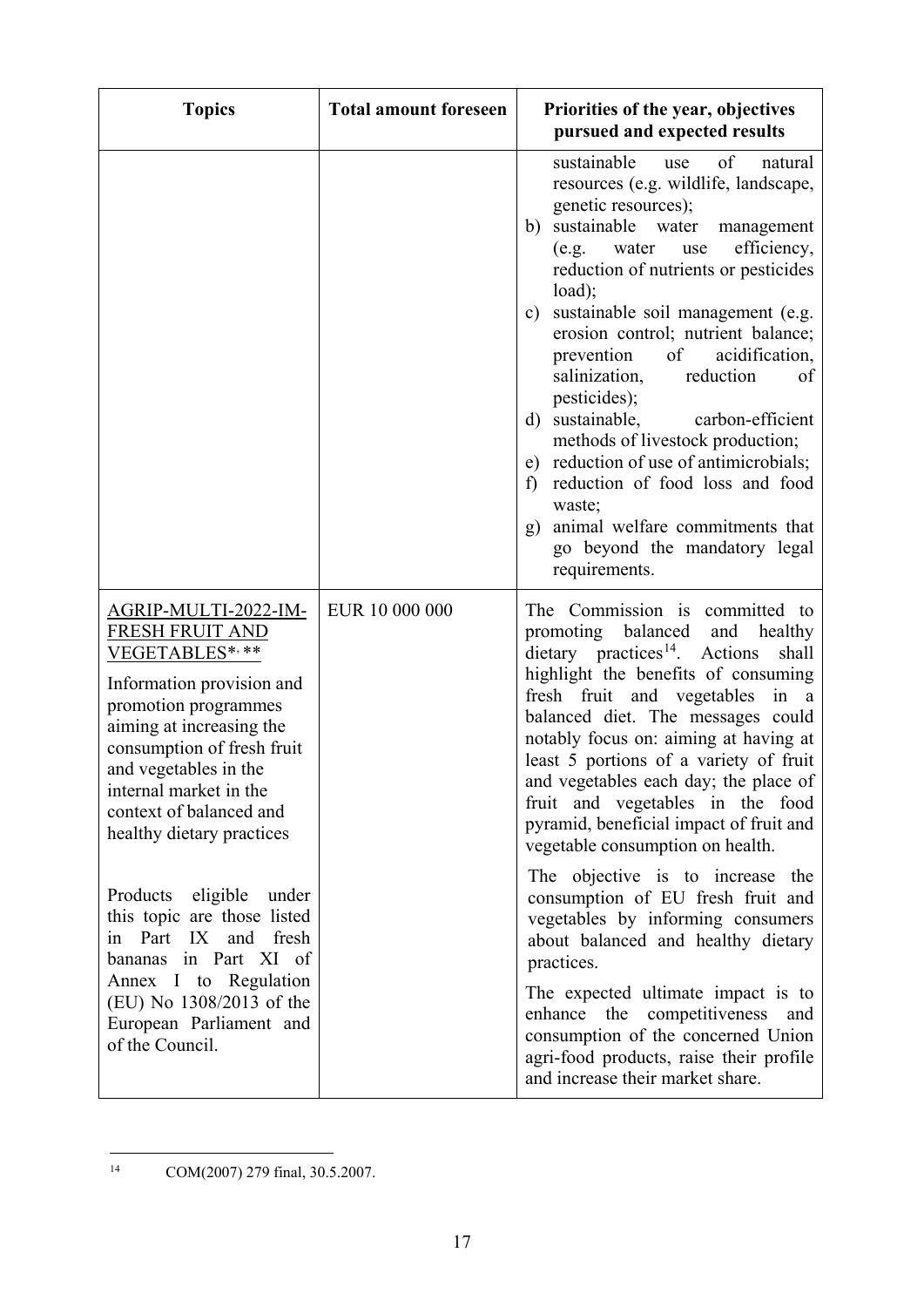\* All visual information and promotion material used must include a reference to the national Food Based Dietary Guidelines<sup>[15](#page-17-0)</sup> (FBDG) of the targeted Member State/s for the promoted product/s.

\*\* Multi programme proposals on 'Fruit and vegetables' for the internal market are also eligible under topic AGRIP-MULTI-2022-IM. In that case, the message of campaigns on fruit and vegetables under topic AGRIP-MULTI-2022-IM shall be different than highlighting the benefits of consuming fruit and vegetables within a balanced and proper diet (except if fruit and vegetables are associated with (an)other product(s)).

# 1.2.1.4 Actions under thematic priority 4: **Multi programmes in third countries**

Type of actions: Grants following a call for proposals

Third country markets offer major growth potential. Multi programmes can target any third country(ies). Applicants may notably consider targeting the most encouraging markets identified under section 1.2.1.

Multi programmes in third countries may consist in information provision and promotion programmes highlighting the specific features of agricultural methods in the Union and the characteristics of EU agri-food products and quality schemes mentioned in Article 5(4)(d) of Regulation (EU) No 1144/2014, and/or information programmes aiming at increasing the awareness and recognition of Union quality schemes mentioned in Article 5(4)(a), (b) and (c) of Regulation (EU) No 1144/2014.

Topic AGRIP-MULTI-2022-TC-ORGANIC is dedicated for multi programmes concerning the organic products under Union quality scheme defined in Article 5(4)(b) of Regulation (EU) No 1144/2014 in any third country/ies.

| <b>Topics</b>                                                                                                                              | <b>Total amount foreseen</b> | Priorities of the year, objectives<br>pursued and expected results                                                                                                                                                                                                                                                                                                                                                                                                                                                                                                                                                                                                                                                                                                  |
|--------------------------------------------------------------------------------------------------------------------------------------------|------------------------------|---------------------------------------------------------------------------------------------------------------------------------------------------------------------------------------------------------------------------------------------------------------------------------------------------------------------------------------------------------------------------------------------------------------------------------------------------------------------------------------------------------------------------------------------------------------------------------------------------------------------------------------------------------------------------------------------------------------------------------------------------------------------|
| AGRIP-MULTI-2022-TC-<br>$\mathrm{ALL}^*$<br>Information provision and<br>promotion<br>programmes<br>targeting any<br>third<br>country(ies) | EUR 25 200 000               | The<br>information and promotion<br>programmes shall target one or<br>several third countries.<br>The objectives of these programmes<br>shall comply with the general and<br>specific objectives set out in Article 2<br>and the aims listed in Article 3 of<br>Regulation (EU) No 1144/2014<br>highlighting in particular the specific<br>features of agricultural production<br>methods in the Union, particularly in<br>terms of food safety, traceability,<br>authenticity, labelling, nutritional and<br>health aspects, animal welfare, respect<br>for the environment and sustainability<br>(including climate benefits such as the<br>greenhouse gas emissions reduction<br>and/or increase in carbon removals),<br>and the characteristics of agricultural |

<span id="page-17-0"></span> <sup>15</sup> https://knowledge4policy.ec.europa.eu/health-promotion-knowledge-gateway/food-based-dietaryguidelines-europe-source-documents-food\_en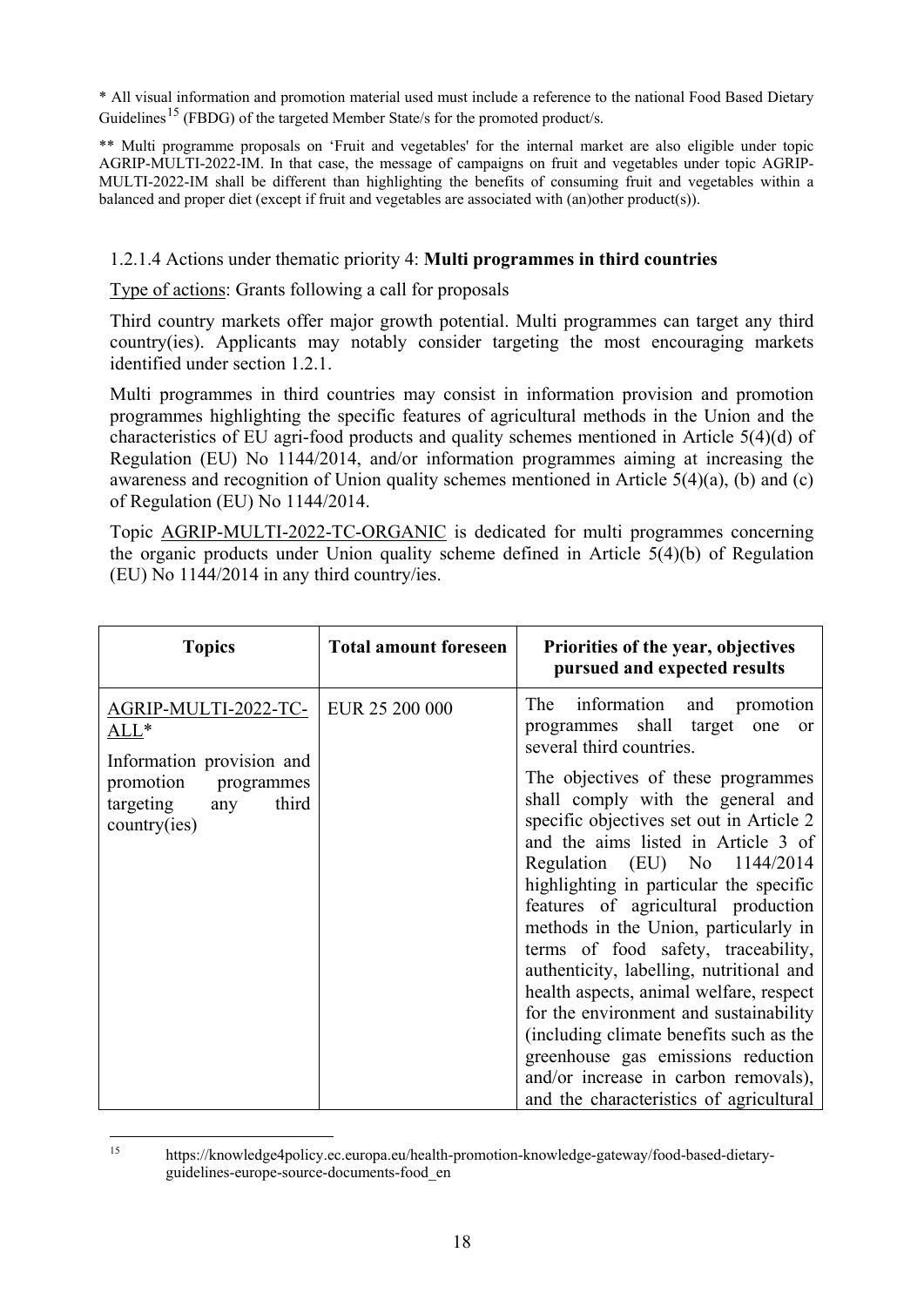|                                                                                                                                                                                                                                                                                                          |                | and food products, particularly in<br>terms of their quality, taste, diversity<br>or traditions.<br>The expected ultimate impact is to<br>enhance the competitiveness<br>and<br>consumption of Union<br>agri-food<br>products, raise their profile<br>and<br>increase their market share in these<br>targeted countries.                                                                                                                                                                                                                                                                               |
|----------------------------------------------------------------------------------------------------------------------------------------------------------------------------------------------------------------------------------------------------------------------------------------------------------|----------------|--------------------------------------------------------------------------------------------------------------------------------------------------------------------------------------------------------------------------------------------------------------------------------------------------------------------------------------------------------------------------------------------------------------------------------------------------------------------------------------------------------------------------------------------------------------------------------------------------------|
| <u>AGRIP-MULTI-2022-TC-</u><br>ORGANIC*, ** OR<br>SUSTAINABLE*<br>Information<br>provision and<br>promotion<br>programmes<br>concerning the<br>organic products<br>under Union<br>quality scheme<br>defined in Article<br>$5(4)(b)$ of<br>Regulation (EU)<br>No 1144/2014 in<br>any third<br>country/ies | EUR 13 000 000 | The objective is to increase the<br>awareness and recognition of<br>the Union quality scheme on<br>organic production.<br>Information<br>and promotion<br>the<br>Union<br>programmes<br>on<br>quality scheme on organic<br>production method should be a<br>key priority since this scheme<br>provides<br>with<br>consumers<br>the<br>assurances<br>on<br>sustainability,<br>quality<br>and<br>characteristics of the product<br>and the production process<br>used and the environmental<br>benefits they generate, achieve<br>added value for the products<br>concerned and enhance their            |
| or<br>Information<br>provision and<br>promotion<br>programmes<br>increasing the<br>awareness of<br>Union sustainable<br>agriculture and<br>animal welfare in<br>any third<br>country/ies                                                                                                                 |                | market opportunities.<br>The expected ultimate impact<br>is to increase awareness of the<br>Union quality scheme<br>on<br>organic production and<br>to<br>enhance the competitiveness<br>and consumption of organic<br>products, raise their profile<br>their<br>market<br>and increase<br>share.<br>Actions should highlight the<br>sustainability<br>of<br>Union<br>agriculture,<br>stressing<br>its<br>beneficial role for climate<br>action and the environment.<br>Actions should address how<br>the product(s) promoted and<br>its/their production method(s)<br>contribute to<br>climate change |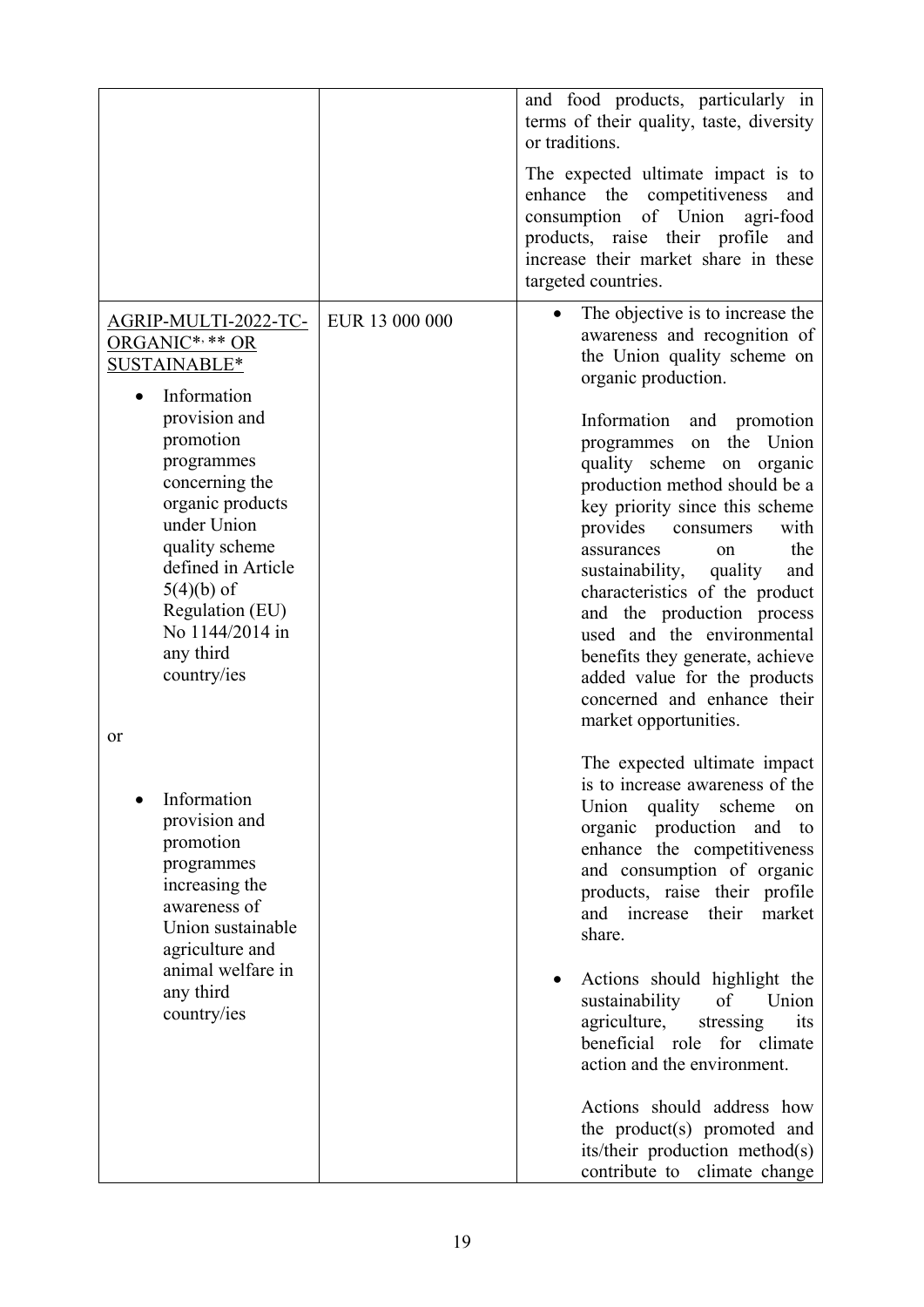|  | mitigation (e.g. reduction in<br>greenhouse gas<br>emissions<br>and/or increase<br>in<br>carbon<br>removals) and/or adaptation<br>(e.g. climate-resistant crops<br>and crop varieties).<br>addition, actions should<br>$\mathbf{I}$<br>address at least one of the<br>following:<br>a) biodiversity |
|--|-----------------------------------------------------------------------------------------------------------------------------------------------------------------------------------------------------------------------------------------------------------------------------------------------------|
|  | conservation and sustainable<br>use of natural resources (e.g.<br>wildlife, landscape, genetic<br>resources);                                                                                                                                                                                       |
|  | b) sustainable<br>water<br>management (e.g. water use<br>efficiency, reduction<br>of<br>nutrients or pesticides load);                                                                                                                                                                              |
|  | sustainable<br>soil<br>c)<br>management (e.g. erosion<br>control; nutrient balance;<br>prevention of acidification,<br>salinization, reduction of<br>pesticides);                                                                                                                                   |
|  | d) sustainable, carbon-<br>efficient methods of livestock<br>production;                                                                                                                                                                                                                            |
|  | reduction of use of<br>e)<br>antimicrobials;                                                                                                                                                                                                                                                        |
|  | reduction of food loss<br>f)<br>and food waste;                                                                                                                                                                                                                                                     |
|  | animal<br>welfare<br>g)<br>commitments that go beyond<br>legal<br>mandatory<br>the<br>requirements.                                                                                                                                                                                                 |
|  |                                                                                                                                                                                                                                                                                                     |

\* Programmes targeting least-developed countries (LDCs) according to UN list available at [https://www.un.org/development/desa/dpad/wp-content/uploads/sites/45/publication/ldc\\_list.pdf](https://www.un.org/development/desa/dpad/wp-content/uploads/sites/45/publication/ldc_list.pdf) should be coherent with EU development objectives Applicants will be asked to submit their own assessment explaining why the proposed promotion programme will not adversely affect EU development policy goals in the leastdeveloped country targeted by the promotion programme. This assessment will be examined under the award criterion "Relevance".

\*\* Multi programmes promoting organic products in third countries shall apply under topic AGRIP- MULTI-2022-TC-ORGANIC. They cannot apply under topic AGRIP-MULTI-2022-TC-ALL, except if organic products are combined with other products.

## *1.2.2. Actions in case of serious market disturbance, loss of consumer confidence or other specific problems with an additional call for proposals via simple programmes*

Type of actions: Grants following a call for proposals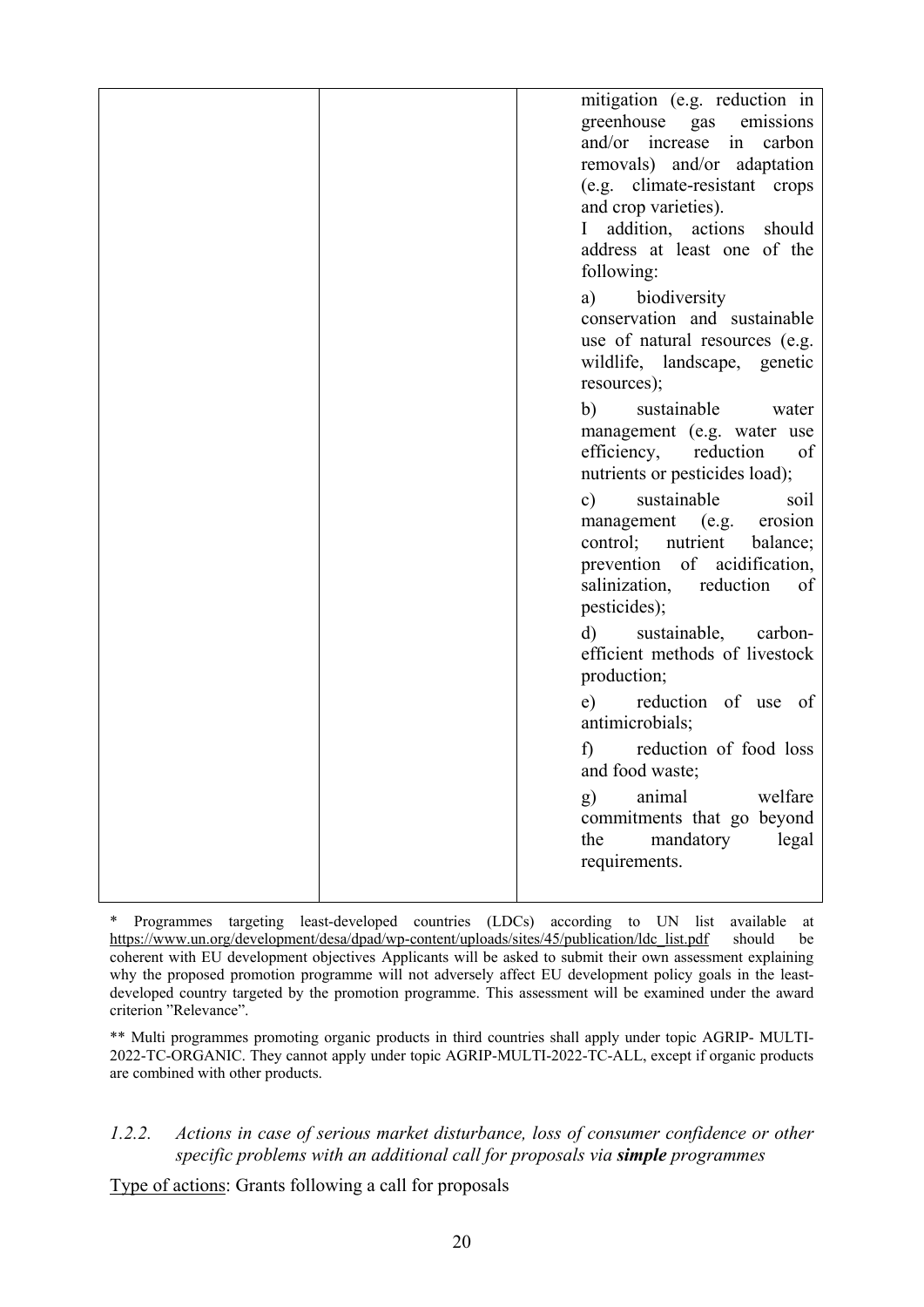Priorities of the year, objectives pursued and expected results:

These actions consist of information and promotion programmes designed to react in case of unexpected serious market disturbance, loss of consumer confidence or other specific problems where information and promotion programmes co-financed by the sector would be an adequate response to face the event and would be complementary to exceptional measures taken in accordance with Part V, Chapter 1 of Regulation (EU) No 1308/2013.

The unexpected serious market disturbance, loss of consumer confidence or other specific problems shall have a European dimension.

The information and promotion programmes shall have a European dimension, in terms of content and impact. The objective of these programmes is to help restore consumer confidence and the normal market conditions.

The expected ultimate result is to restore the normal market conditions for those sectors affected by the market disturbance.

In case where there has not been a serious market disturbance, loss of consumer confidence or other specific problems during the year, the budget shall be reallocated to simple programmes in third countries.

Description of the activities to be funded under the call for proposals:

Information provision and promotion measures shall consist of a coherent set of operations. The programmes designed to react to serious market disturbance, loss of consumer confidence or other specific problems should be more targeted and implemented over a period of one year.

## Indicative timetable:

The call for proposals would be published shortly after the beginning of the market disturbance, loss of consumer confidence or other specific problems.

# Indicative allocation: EUR 5 000 000

*1.2.3. Actions in case of serious market disturbance, loss of consumer confidence or other specific problems with an additional call for proposals via multi programmes*

Type of actions: Grants following a call for proposals

Priorities of the year, objectives pursued and expected results:

These actions consist of information and promotion programmes designed to react in case of unexpected serious market disturbance, loss of consumer confidence or other specific problems where information and promotion programmes co-financed by the sector would be an adequate response to face the event and would be complementary to exceptional measures taken in accordance with Part V, Chapter 1 of Regulation (EU) No 1308/2013.

The unexpected serious market disturbance, loss of consumer confidence or other specific problems shall have a European dimension.

The information and promotion programmes shall have a European dimension, in terms of content and impact. The objective of these programmes is to help restore consumer confidence and the normal market conditions.

The expected ultimate result is to restore the normal market conditions for those sectors affected by the market disturbance.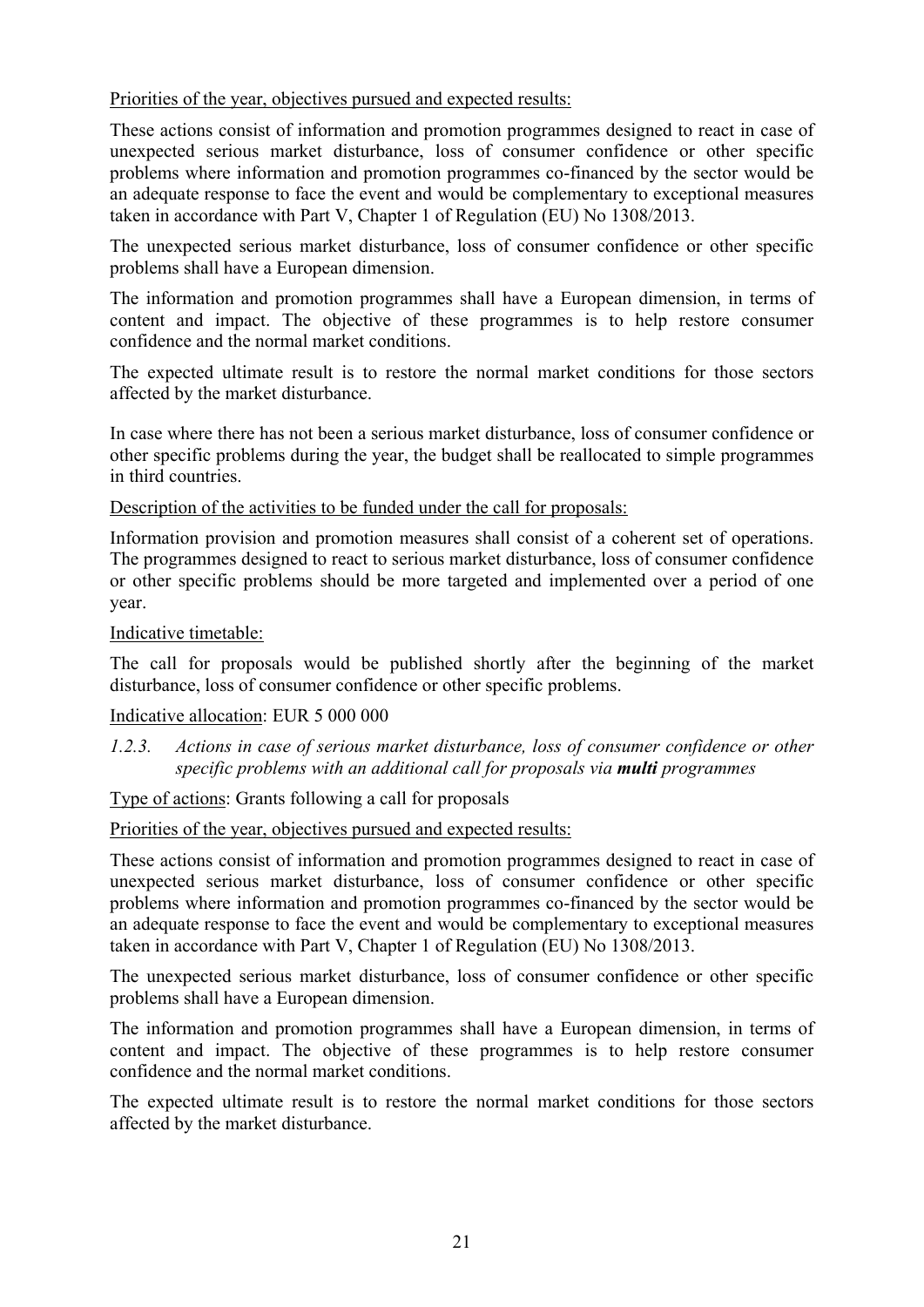In case where there has not been a serious market disturbance, loss of consumer confidence or other specific problems during the year, the budget shall be reallocated to multi programmes to third countries.

Description of the activities to be funded under the call for proposals:

Information provision and promotion measures shall consist of a coherent set of operations. The programmes designed to react to serious market disturbance, loss of consumer confidence or other specific problems should be more targeted and implemented over a period of one year

Indicative timetable:

The call for proposals would be published shortly after the beginning of the market disturbance, loss of consumer confidence or other specific problems.

Indicative allocation: EUR 5 000 000

# **1.3. Procurement (measures on the initiative of the Commission)**

The overall budgetary allocation reserved for procurement contracts in 2022 amounts to EUR 9 500 000.

It covers activities such as communication campaigns in third countries including participation with an EU pavilion in major agri-food trade fairs in third countries, organisation of business delegation visits to third countries, seminars, provision of technical support services, organisation of campaigns in the event of serious market disturbance, loss of consumer confidence or other specific problems, development of communication tools, communication about the EU promotion policy and related evaluation. Requests for services under existing or new framework contracts shall be launched. An overview of the procurement procedures considered to be launched in relation to the actions described above encompasses:

#### *1.3.1. Promotion activities in third countries*

Legal basis

Article 9(1) of Regulation (EU) No 1144/2014

Budget line

08.02.03.03

Subject matter of the contracts envisaged

Organisation of up to two business delegation visits in third countries covered by priority geographical areas listed under the annual work programme.

Business delegation visits to third countries shall gather up to 80 representatives of the agrifood sector. The objective of the action is facilitating market access, establishing business contacts, enhancing the image of Union products and promoting the EU transition to a sustainable food system with media, businesses and consumers in the third countries in question.

Organisation of up to three new communication campaigns in third countries covered by priority geographical areas listed under the annual work programme which may take form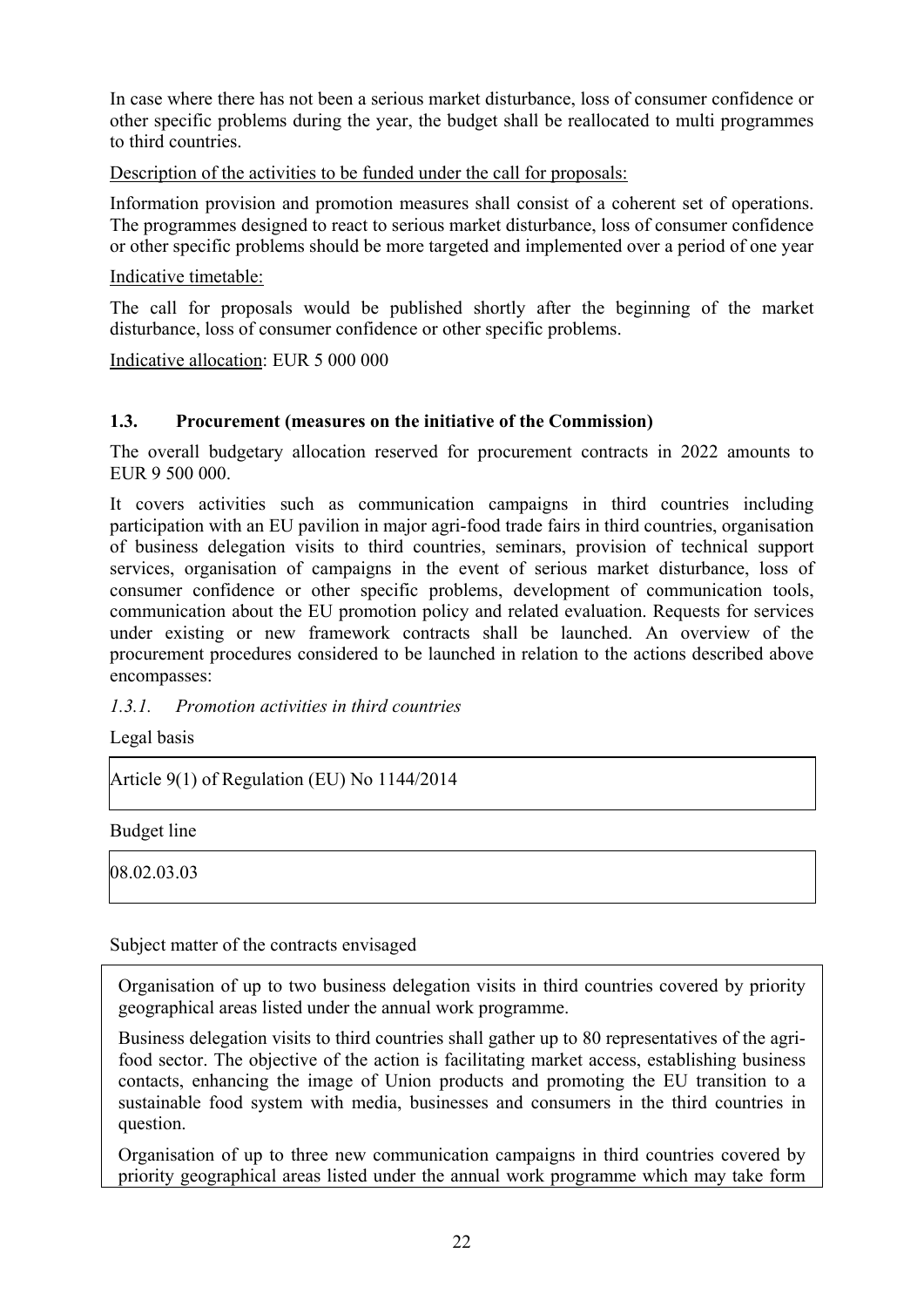of advertising and public relations activities, participation in fairs with an EU pavilion, social media, web presence, business to business measures, activities on points of sales and in restaurants, study visits to EU, seminars, trainings, online activities and related evaluation.

Beside communication campaigns, it may be decided

- to participate in up to six major international trade fairs with Union pavilions dedicated to products and themes eligible for promotion within the meaning of Article 9 of Regulation (EU) No 1144/2014. Participation of Union producers who will exhibit their products at the pavilion may be foreseen.
- to organise up to ten events taking the form of study visits in the EU or seminars organised in third countries covered by priority geographical areas listed under the annual work programme.

Communication tools may comprise online and offline communication material.

Type of contract

Existing and new framework contracts for promotion activities, service level agreements (e.g. for web hosting).

Indicative number of contracts envisaged: up to 25 specific contracts based on the existing or new framework contracts (FWC).

Indicative timeframe for launching the procurement procedure

1st quarter: up to 7 specific contracts; 2nd quarter: up to 8 specific contracts and publication of call for tender for new framework contract; 3rd quarter: up to 6 specific contracts; 4th quarter: up to 4 specific contracts.

Implementation

Implementation by the European Research Executive Agency (REA) and DG AGRI.

*1.3.2. Technical support services*

Legal basis

Article 9(2) of Regulation (EU) No 1144/2014

Budget line

08.02.03.03

Subject matter of the contracts envisaged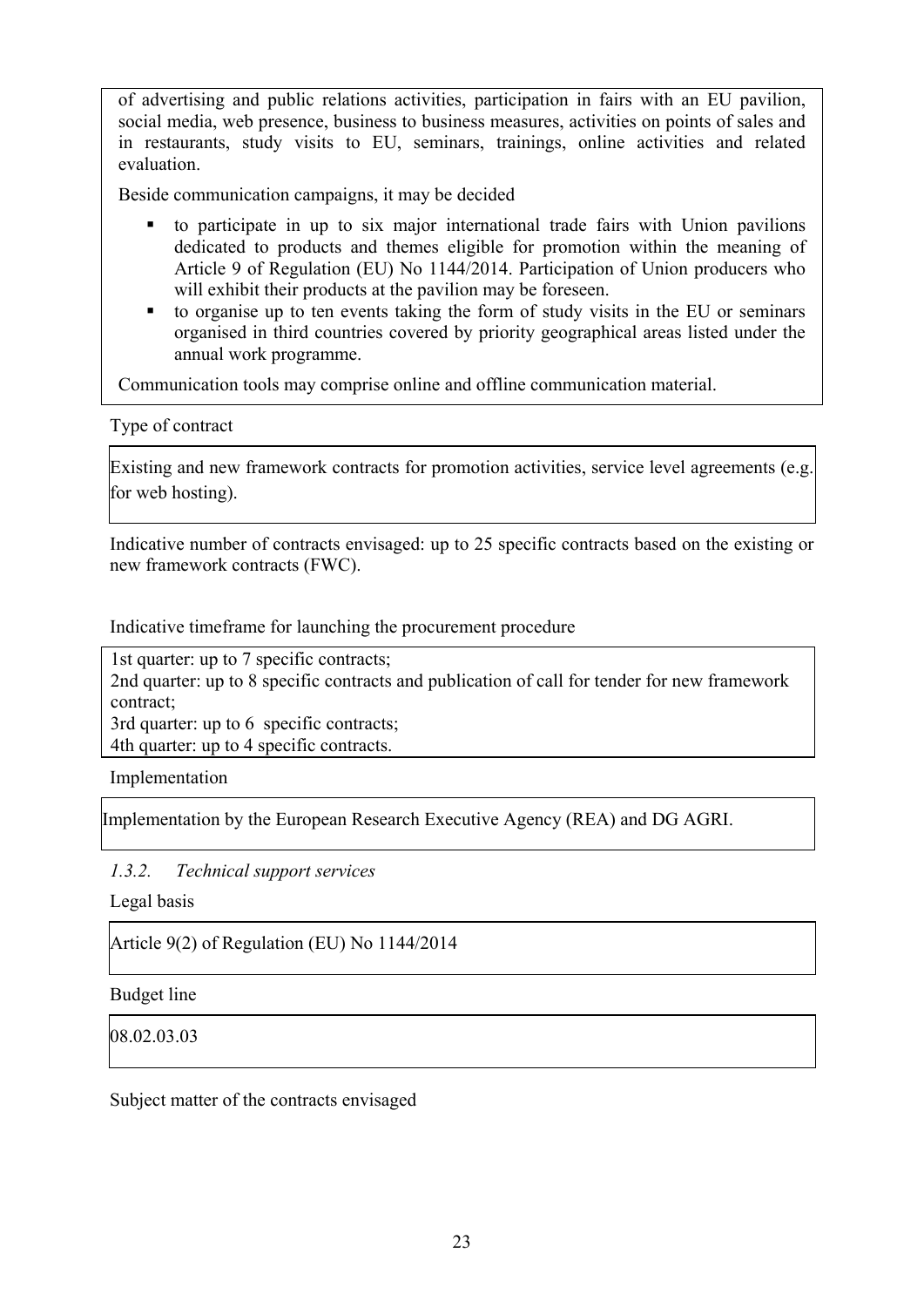The following objectives shall be pursued by establishing technical support services:

(a) encouraging awareness of different markets by providing country, market research and statistical reports on key target countries listed under the annual work programme;

(b) maintaining a dynamic professional network around information and promotion policy, including providing advice to the sector with regard to the threat of imitation and counterfeit products in third countries, in particular by publishing the relevant information on an information portal;

(c) improving knowledge of Union rules concerning programme development and implementation, mainly by providing adequate information online, organising or participating in events and fostering the development of a network of agro-food operators with the aim of helping operators to take part in co- financed programmes, to conduct effective campaigns or to develop their export activities.

The envisaged contracts concern the updating and translations of a web pages, market research, country and statistical reports as well as other communication activities, such as organisation of events (e.g. info day).

Type of contract

Existing and new framework contract for services, service level agreement (translations).

Indicative number of contracts envisaged: 1-2 specific contracts based on existing or new framework contracts.

Indicative timeframe for launching the procurement procedure

 $1<sup>st</sup>$  quarter : 1 specific contract

 $3<sup>rd</sup>$  quarter: 1 specific contract

Implementation

Implementation by the European Research Executive Agency (REA).

*1.3.3. Information provision and promotion measures in the event of a serious market disturbance, loss of consumer confidence or other specific problems*

Legal basis

Articles 2(2)(e) and 9(1) of Regulation (EU) No 1144/2014

Budget line

08.02.03.03

Subject matter of the contracts envisaged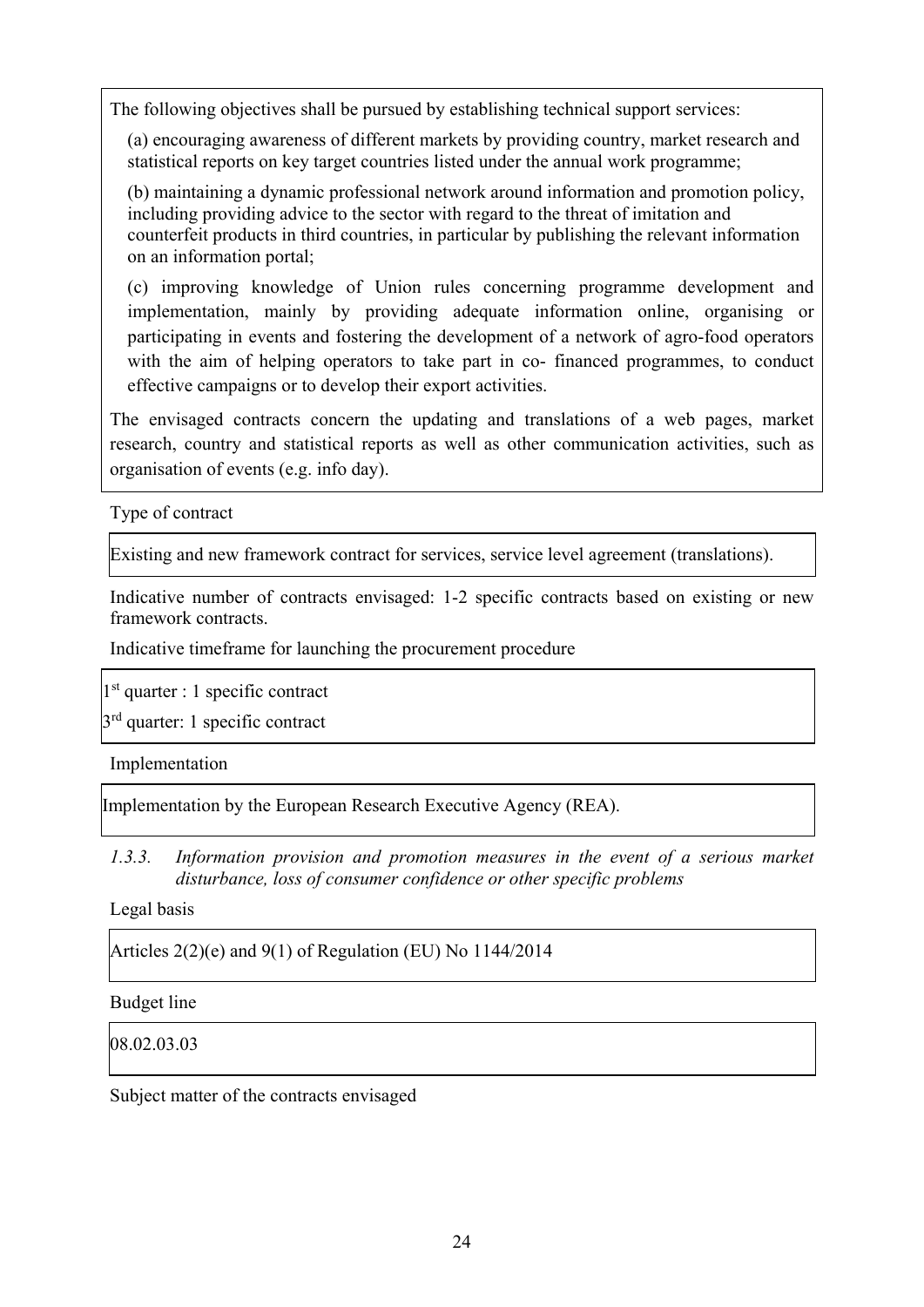In the event of serious market disturbance, loss of consumer confidence or other specific problems, targeted communication and promotion activities shall be launched with the objective of restoring normal market conditions. Those measures may in particular take form of communication campaigns, high-level missions, participation in trade fairs and exhibitions of international importance by means of stands, or other operations aimed at enhancing the image of Union products.

Type of contract

Existing or new framework contracts.

Indicative number of contracts envisaged: up to 3 specific contracts.

Indicative timeframe for launching the procurement procedure

N/A: specific contract shall be signed only in the event of a serious market disturbance, loss of consumer confidence or other specific problems.

Implementation

Implementation by the European Research Executive Agency (REA).

*1.3.4. Experts* 

Legal basis

Article 15(5) of Regulation (EU) No 1144/2014

Article 200 of Regulation (EU, Euratom) 2018/1046

Budget line

08.02.03.03

Subject matter of the contracts envisaged

Experts to provide technical and linguistic assistance in the context of the evaluation of proposals submitted following the calls for proposals launched in implementation of the present work programme.

Type of contract

Service contract; selection of experts from experts included in AMI (appel à manifestation d'intérêt) list, service level agreement (translations).

Indicative number of contracts envisaged: 80.

Indicative timeframe for launching the procurement procedure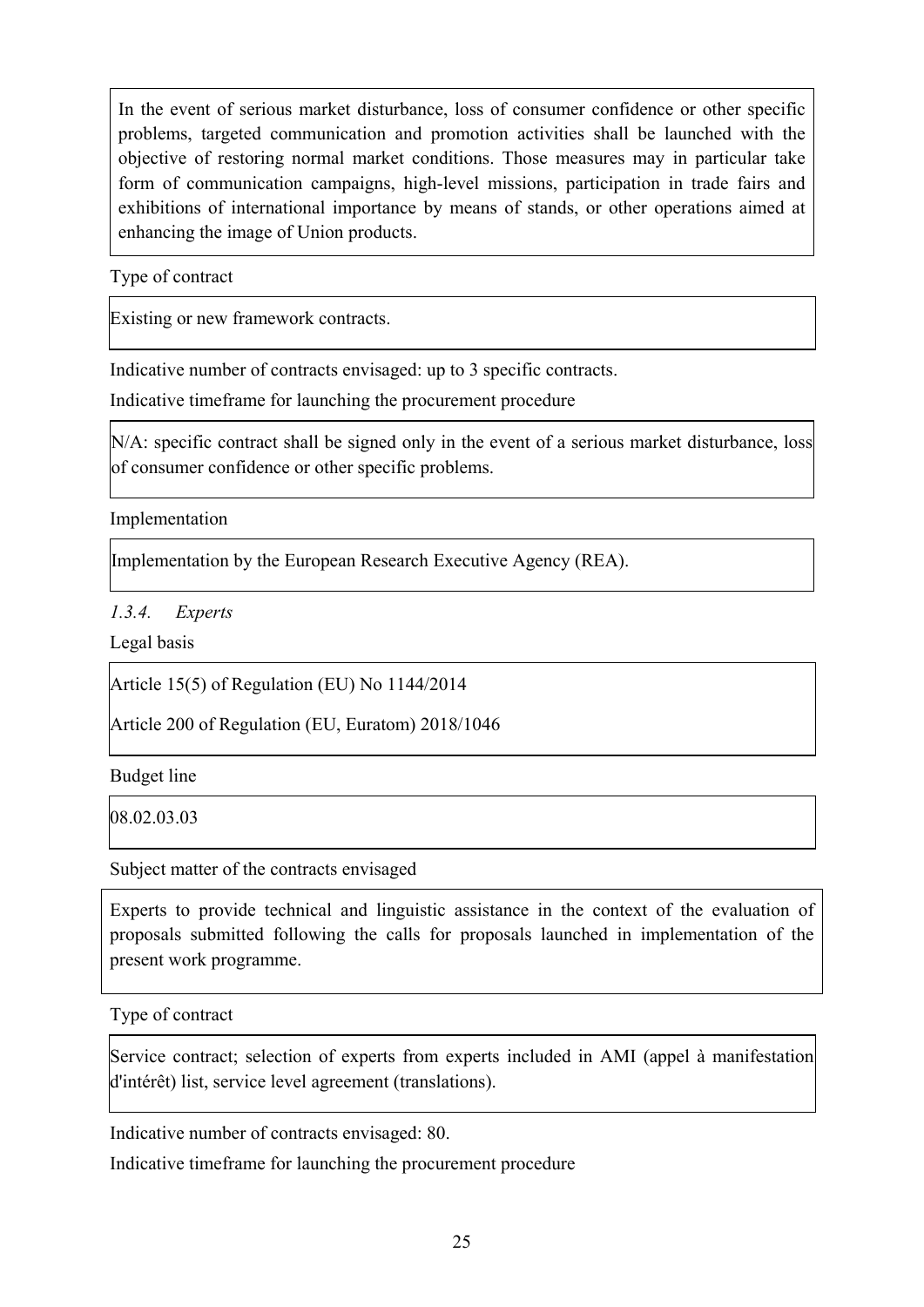Second quarter of 2022.

Implementation

Implementation by the European Research Executive Agency (REA).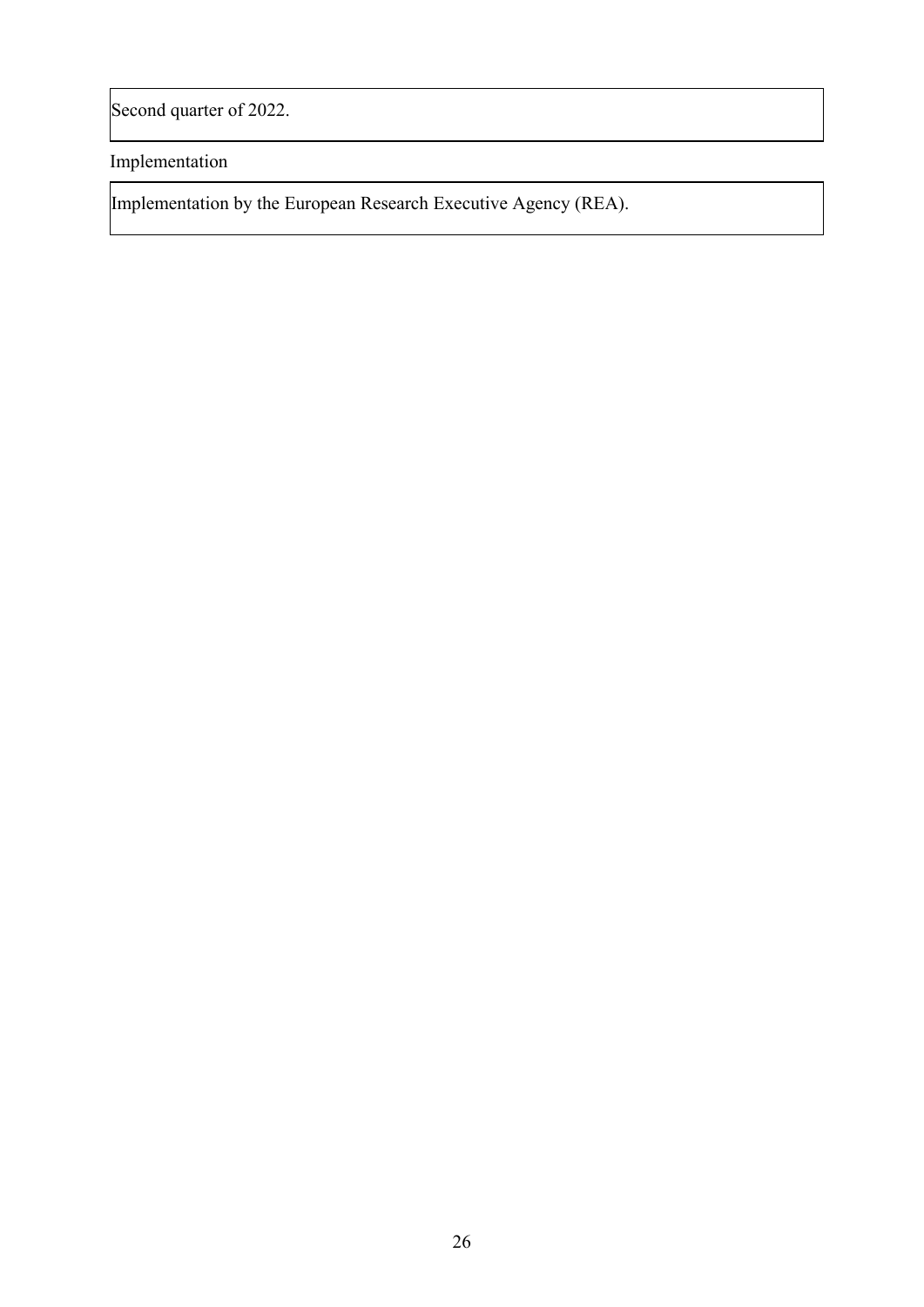## **ANNEX II**

# **Criteria for financial contribution to simple programmes as referred to in Article 1**

The Financial Regulation, Regulation (EU, Euratom) 2018/1046 apply to the evaluation of the simple programmes.

Proposals shall be evaluated on the basis of the four categories of criteria:

- 1. Eligibility criteria, to determine whether an applicant is allowed to participate in the call for proposal.
- 2. Exclusion criteria, to eliminate from participation in the procedure or award, applicants who are in one of the exclusion situations referred to below.
- 3. Selection criteria, to assess the applicant's financial and operational capacity to complete a proposed action.
- 4. Award criteria, to assess the relevance of the proposal's scope to the announced priorities and other quality aspects taking into account its costs.

# **(1) Eligibility criteria**

Proposals for simple programmes can only be submitted by legal persons or other entities which may not have a legal personality under the applicable national law, provided that their representatives have the capacity to undertake legal obligations on behalf of the entity and offer guarantees for the protection of the Union's financial interests equivalent to those offered by legal persons as referred to in Article 196 of Regulation (EU, Euratom) 2018/1046. Those legal persons shall be:

- (a) one or more of the proposing organisations listed in Article  $7(1)(a)$ , (c), or (d) of Regulation (EU) No 1144/2014;
- (b) representative of the sector or product concerned by the proposal complying with conditions set out in Articles 1(1) or 1(2) of Commission Delegated Regulation (EU) 2015/1829[16.](#page-26-0)

Applicants who already receive Union financing for the same information provision and promotion measures shall not be eligible for Union financing for those measures under Regulation (EU) No 1144/2014.

#### Moreover:

- (a) proposals can only cover products and schemes listed in Article 5 of Regulation (EU) No 1144/2014;
- (b) proposals shall ensure that measures are implemented through implementing bodies as referred to in Article 13 of Regulation (EU) No 1144/2014. Proposing organisations must select bodies responsible for implementing programmes ensuring best value for money and absence of conflict of interest (see Article 2 of Delegated Regulation (EU) 2015/1829) The proposing organisation shall undertake that the body responsible for the implementation of the programme shall be selected at the latest before the

<span id="page-26-0"></span> <sup>16</sup> Commission Delegated Regulation (EU) 2015/1829 of 23 April 2015 supplementing Regulation (EU) No 1144/2014 of the European Parliament and of the Council on information provision and promotion measures concerning agricultural products implemented in the internal market and in third countries (OJ L 266, 13.10.2015, p. 3).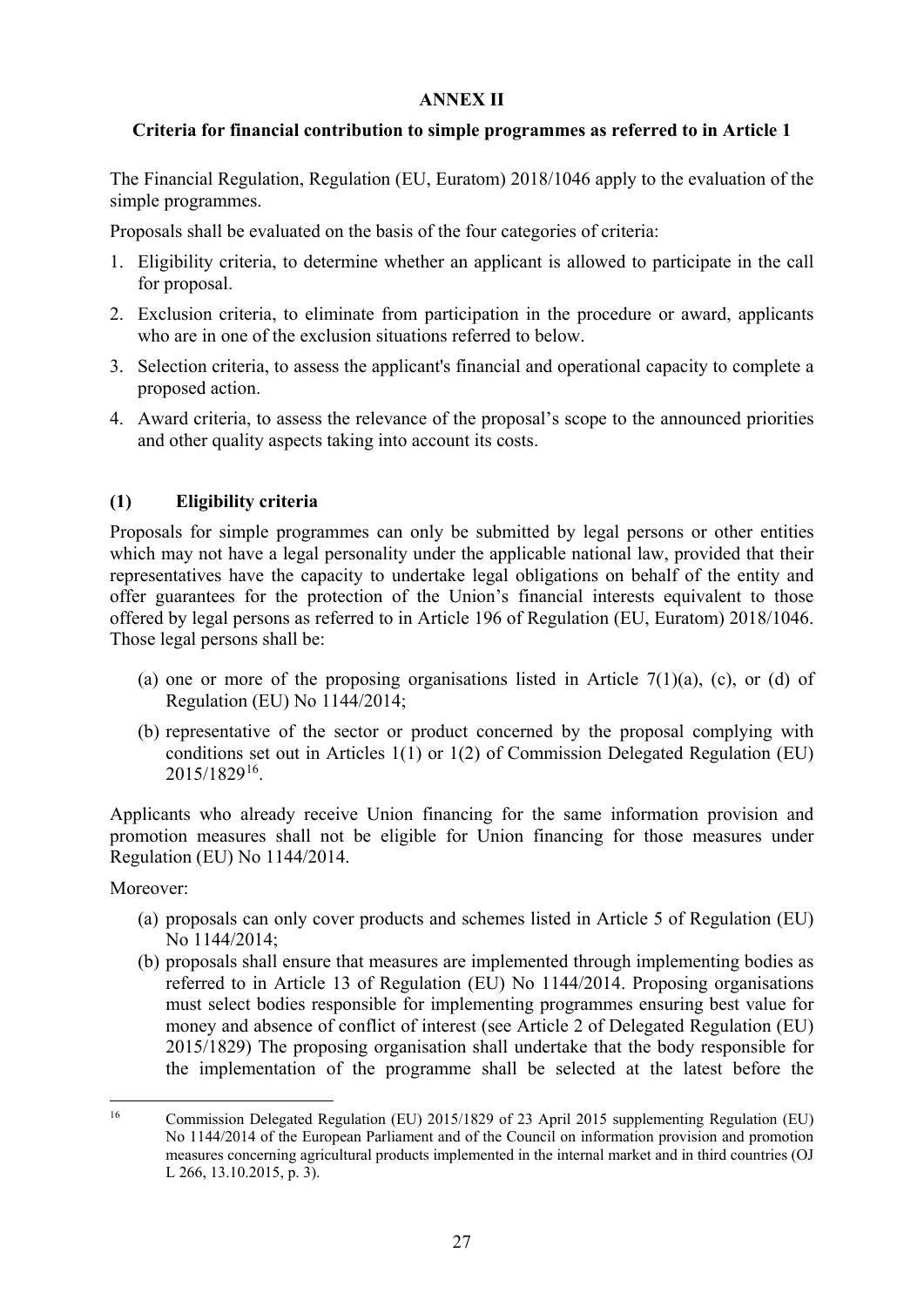signature of the contract (see Article 10 of Commission Implementing Regulation (EU) 2015/1831[17\)](#page-27-0);

- (c) if a proposing organisation proposes to implement certain parts of the proposal itself, it shall ensure that the cost of the measure which it plans to carry out itself is not in excess of the normal market rates;
- (d) proposals shall comply with Union law governing the products concerned and their marketing, be of significant scale and have a Union dimension; more specifically, they shall also comply with all the provisions described under Article 3(1) of Delegated Regulation (EU) 2015/1829;
- (e) if a message conveyed concerns information on the impact on health, proposals shall comply with the rules as referred to in Article 3(2) of Delegated Regulation (EU) 2015/1829;
- (f) if the proposal proposes to mention origin or brands, it shall comply with the rules as referred to in Chapter II of Implementing regulation (EU) 2015/1831.

# **(2) Exclusion criteria**

The applicants are not in any of the situations of exclusion listed in Article 136 of Regulation (EU, Euratom) 2018/1046.

# **(3) Financial and operational capacity**

Proposing organisations must have stable and sufficient sources of funding to maintain their activity throughout the period of implementation of the programme and to participate in its funding.

Proposing organisations must have the professional competencies and qualifications required to complete the programme. In cases where they propose to implement certain parts of the proposal, they shall have at least three years' experience in implementing information provision and promotion measures.

Those criteria will be further explained in the call for proposals.

# **(4) Award criteria**

To be assessed against the award criteria, the proposals shall meet the eligibility, exclusion and selection criteria.

The following award criteria will be applied:

- Relevance (25 points out of 100; threshold 15);
- Quality (50 points out of 100; threshold 30);
- Impact (25 points out of 100; threshold 15).

Financial contributions shall be awarded to the highest scoring proposals up to the available budget. A separate ranked list shall be established for each priority topic listed in Sections 1.2.1.1 and 1.2.1.2 of the annual work programme as set out in Annex I.

<span id="page-27-0"></span> <sup>17</sup> Commission Implementing Regulation (EU) 2015/1831 of 7 October 2015 laying down rules for application of Regulation (EU) No 1144/2014 of the European Parliament and of the Council on information provision and promotion measures concerning agricultural products implemented in the internal market and in the third countries (OJ L 266, 13.10.2015, p. 14).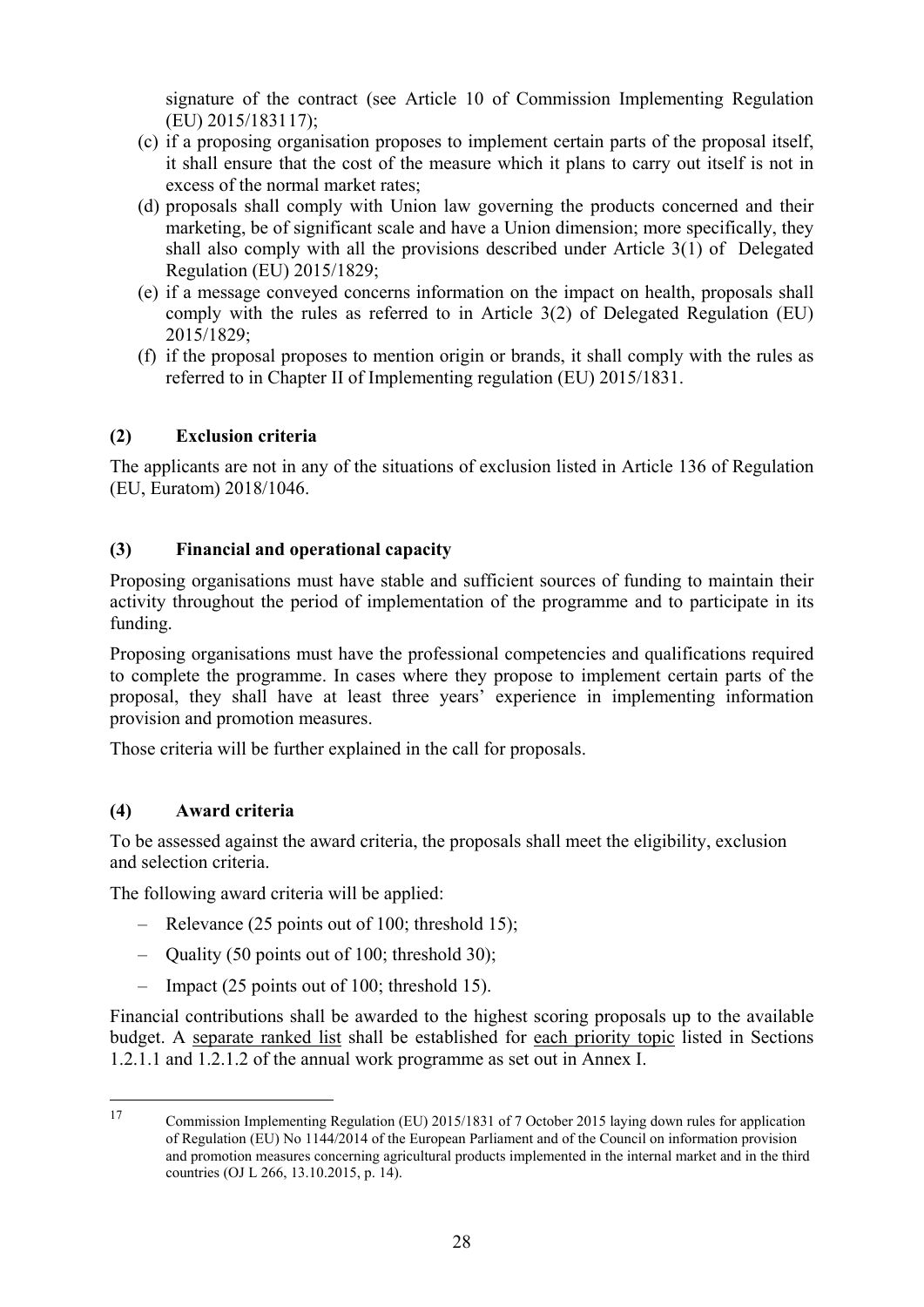The following sub-criteria shall be taken into account in the assessment of each of the main award criteria:

- Relevance:
- (a) Relevance of proposed information and promotion measures to the general and specific objectives listed in Article 2 of Regulation (EU) No 1144/2014, aims listed in Article 3 of that Regulation, as well as to priorities, objectives and expected results announced under the relevant thematic priority;
- (b) Contribution of the proposed information provision and promotion project in respect of the objectives of the climate and environmental ambition of the CAP, the Green Deal, Farm to Fork Strategy, in particular concerning the sustainability of food production and consumption. For proposals targeting the internal market, alignment with the objectives of Europe's Beating Cancer Plan, in particular encouraging the shift to a more plant-based diet, with less red and processed meat<sup>[18](#page-28-0)</sup> and other foods linked to cancer risks (e.g. alcoholic drinks).
- (c) Quality and relevance of the market analysis;
- (d) Coherence of the programme strategy, objectives, target groups and key messages;
- (e) Union message of the campaign.
- Quality:
- (a) Suitable choice of activities with respect to objectives and programme strategy, adequate communication mix, synergy between the activities;
- (b) Concise description of activities and deliverables;
- (c) Quality of the proposed evaluation methods and indicators;
- (d) Suitable allocation of budget in relation to the objectives and scope of the activities;
- (e) Clear description of the estimated costs and accuracy of the budget;
- (f) Consistency between the estimated costs and deliverables;
- (g) Project organisation and management structure;
- (h) Quality control mechanisms and risk management.
- Impact:
- (a) Impact of project at Union level;
- (b) Justification of the overall level of investment

If there are two (or more) proposals with the same number of points on the same ranked list, then the proposal(s) which allows for diversification in terms of products or targeted markets shall be prioritised. It means that between *ex aequo* proposals, the Commission shall first select the one the content of which (firstly in terms of products, secondly in terms of targeted

<span id="page-28-0"></span> <sup>18</sup> According to the Farm to Fork Strategy, red meat includes beef, pig meat, lamb, and goat meat and all processed meats.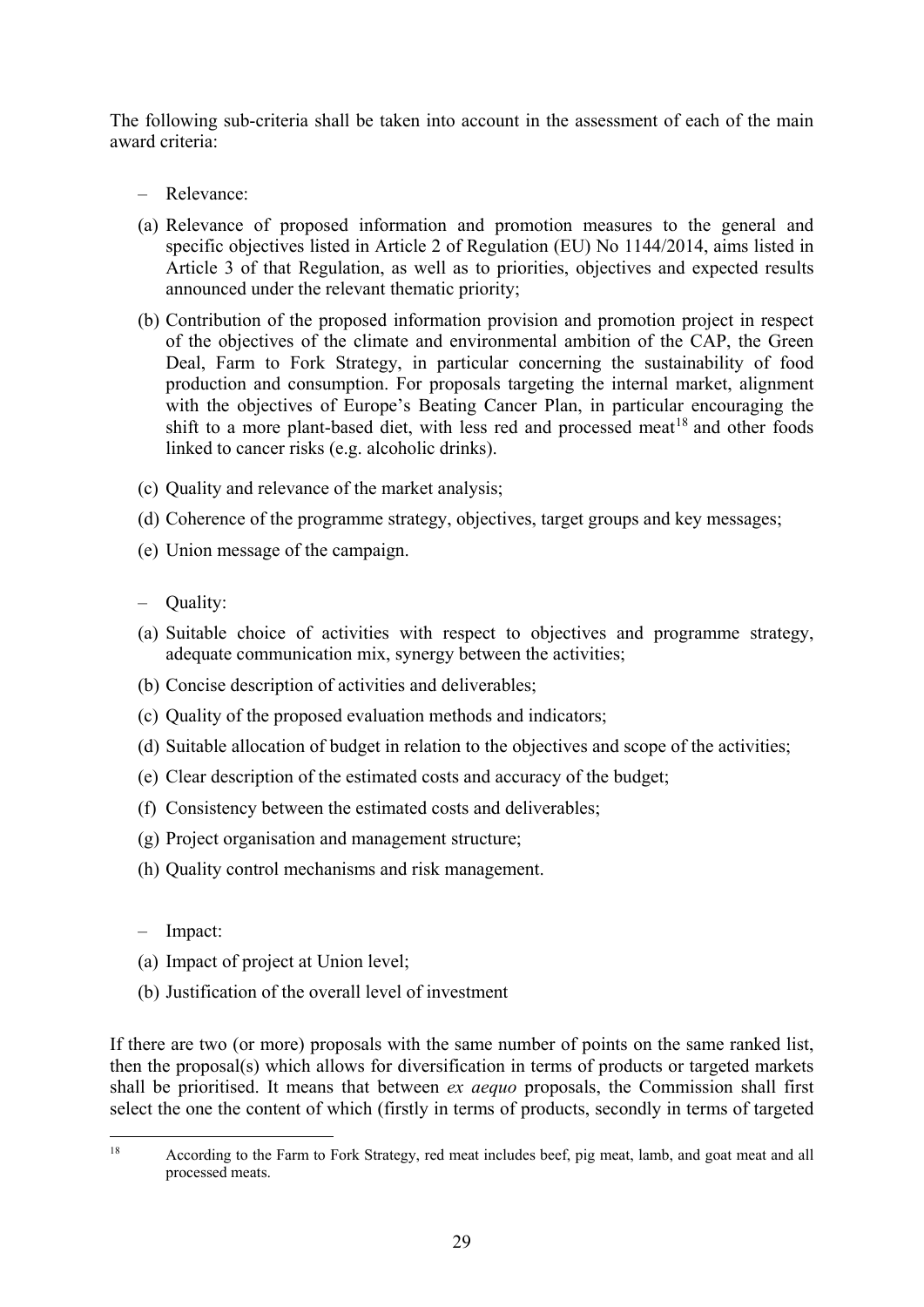market) is not yet represented in the higher ranked proposals. If this criterion cannot be applied, then the Commission shall select first the programme which got the highest score for the individual award criteria. It will first compare the scores for 'Relevance', then for 'Impact', and finally for 'Quality'.

# **(5) Criteria for reallocation of foreseen amounts**

If for a given topic there are not enough proposals on the ranked list to exhaust the whole foreseen amount, the remaining amount may be reallocated to other topics according to the following criteria:

- (a) the total of the remaining foreseen amount for the five topics for the internal market shall be allocated to the projects targeting the internal market with the highest quality score, irrespective of the topic for which they have applied;
- (b) the same approach shall be taken for the four topics for third countries;
- (c) if the foreseen amount is still not exhausted, the remaining amounts for both internal market and third countries shall be merged and assigned to projects with the highest quality score, irrespective of the priority and topic for which they have applied.

The order of the ranked lists will be strictly followed.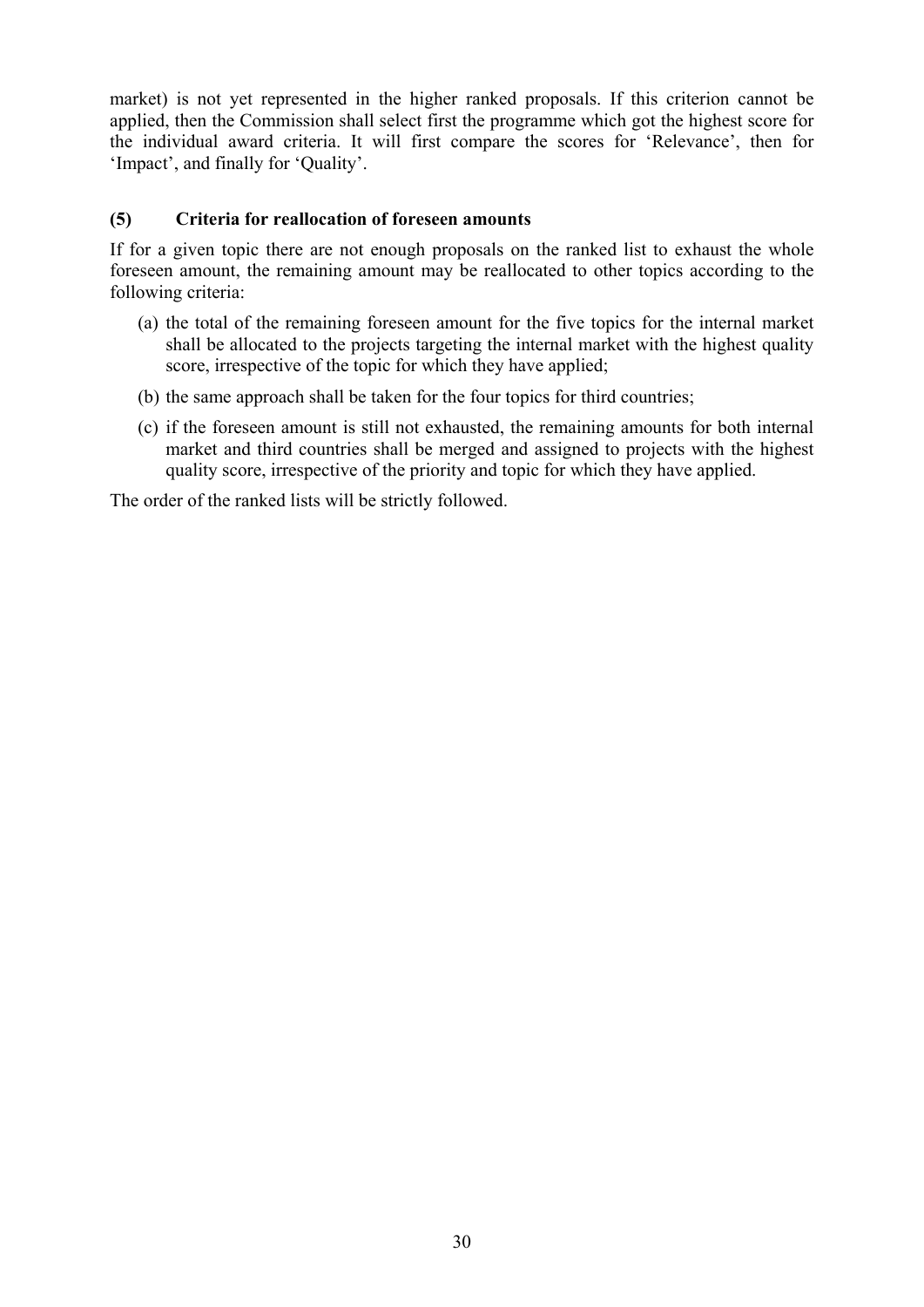## **ANNEX III**

# **Criteria for financial contribution to multi programmes as referred to in Article 1**

The Financial Regulation, Regulation (EU, Euratom) 2018/1046 apply to the evaluation of the multi programmes.

Proposals shall be evaluated on the basis of the four categories of criteria:

- 1. Eligibility criteria, to determine whether an applicant is allowed to participate in the call for proposal.
- 2. Exclusion criteria, to eliminate from participation in the procedure or award of grant, applicants who are in one of the exclusion situations referred to below.
- 3. Selection criteria, to assess the applicant's financial and operational capacity to complete a proposed action.
- 4. Award criteria, to assess the relevance of the proposal's scope to the announced priorities and other quality aspects taking into account its costs.

# **(1) Eligibility criteria**

Proposals for multi programmes can only be submitted by legal persons or entities which do not have a legal personality under the applicable national law, provided that their representatives have the capacity to undertake legal obligations on behalf of the entity and offer guarantees for the protection of the Union's financial Interests equivalent to those offered by legal persons as referred to in Article 196 of Regulation (EU, Euratom) 2018/1046. Those legal persons shall be:

- (a) at least two of the proposing organisations referred to in Article 7(1)(a), (c), or (d) of Regulation (EU) No 1144/2014 coming from at least two different Member States or one or more Union organisations referred to in Article 7(1)(b) of Regulation (EU) No 1144/2014;
- (b) representative of the sector or product concerned by the proposal complying with conditions set out in Articles 1(1) or 1(2) of Delegated Regulation (EU) 2015/1829.

Applicants who already receive Union financing for the same information provision and promotion measures shall not be eligible for Union financing for those measures under Regulation (EU) No 1144/2014.

Moreover:

- (a) proposals can only cover products and schemes listed in Article 5 of Regulation (EU) No 1144/2014;
- (b) proposals shall comply with Union law governing the products concerned and their marketing and have a Union dimension;
- (c) proposals in the internal market covering one or more schemes as referred to in Article 5(4) of Regulation (EU) No 1144/2014, shall focus on the(se) scheme(s) in its main Union message. When in this programme, one or several products illustrate(s) the(se) scheme(s), it/they shall appear as a secondary message in relation to the main Union message;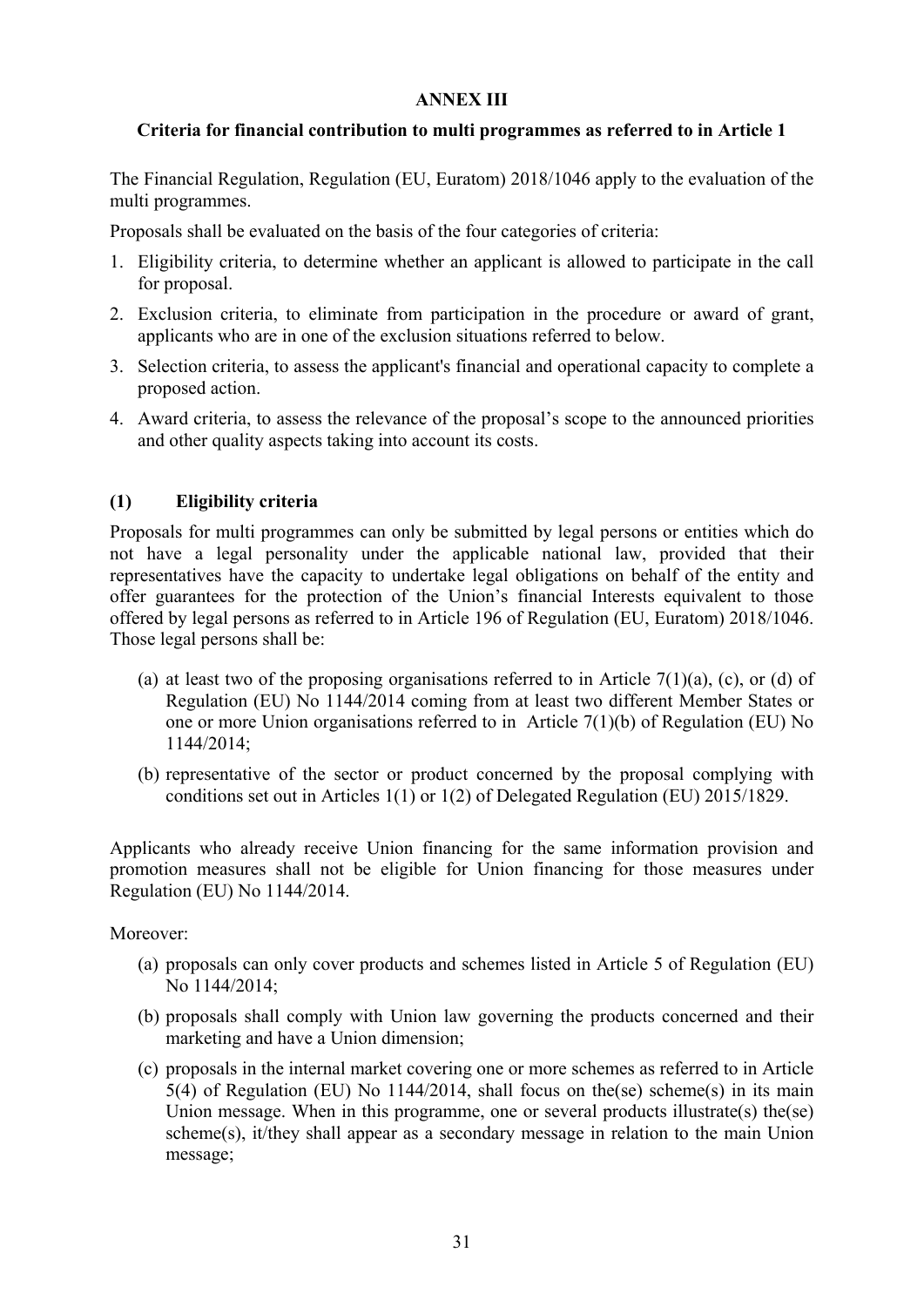- (d) if a message conveyed by a multi programme concerns information on the impact on health, this message shall:
	- (i) in the internal market, comply with the Annex to Regulation (EC) No 1924/2006 of the European Parliament and of the Council<sup>19</sup>, or be accepted by the national authority responsible for public health in the Member State where the operations are carried out;
	- (ii) in third countries, be accepted by the national authority responsible for public health in the country where the operations are carried out;
- (e) if the proposal proposes to mention origin or brands, it shall comply with the rules as referred to in Chapter II of Implementing Regulation (EU) 2015/1831.

# **(2) Exclusion criteria**

The applicants are not in any of the situations of exclusion listed in in Article 136 of Regulation (EU, Euratom) 2018/1046.

# **(3) Financial and operational capacity**

Proposing organisations must have stable and sufficient sources of funding to maintain their activity throughout the period of implementation of the programme and to participate in its funding.

Proposing organisations must have the professional competencies and qualifications required to complete the programme.

Those criteria will be further explained in the call for proposals.

# **(4) Award criteria**

To be assessed against the award criteria, the proposals shall meet the eligibility, exclusion and selection criteria.

The following award criteria will be applied:

- Relevance (25 points out of 100; threshold 15);
- Quality (50 points out of 100; threshold 30);
- Impact (25 points out of 100; threshold 15).

Financial contributions shall be awarded to the highest scoring proposals up to the available budget. A separate ranked list shall be established for each priority topic listed in Section 1.2.1.3 and 1.2.1.4 of the annual work programme as set out in Annex I.

The following sub-criteria shall be taken into account in the assessment of each of the main award criteria:

– Relevance:

<u>.</u>

<span id="page-31-0"></span>**<sup>19</sup>** Regulation (EC) No 1924/2006 of the European Parliament and of the Council of 20 December 2006 on nutrition and health claims made on foods (OJ L 404, 30.12.2006, p. 9).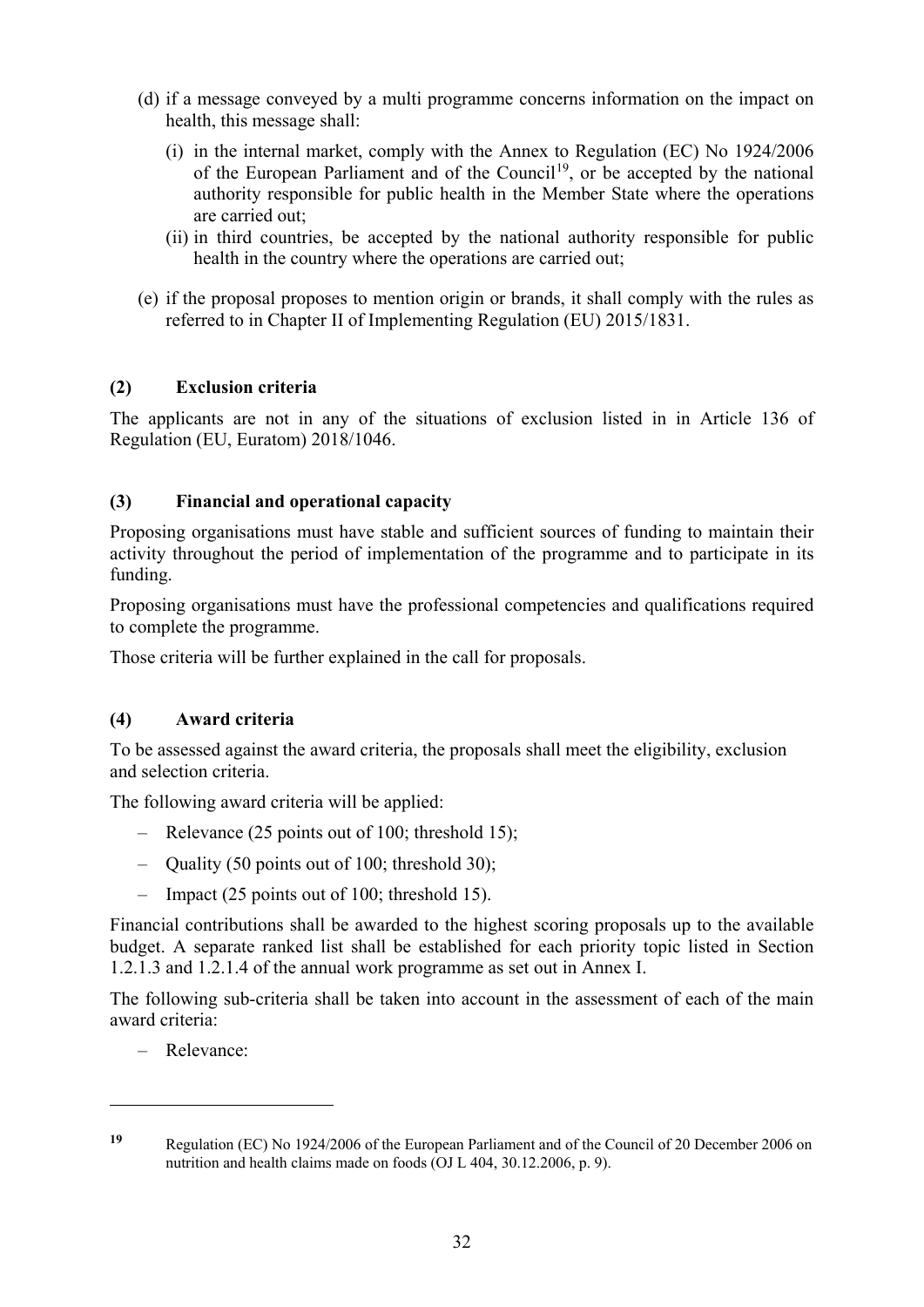- (a) Relevance of proposed information and promotion measures to the general and specific objectives listed in Article 2 of Regulation (EU) No 1144/2014, aims listed in Article 3 of that Regulation, as well as to priorities, objectives and expected results announced under the relevant thematic priority;
- (b) Contribution of the proposed information provision and promotion project in respect of the objectives of the climate and environmental ambition of the CAP, the Green Deal and Farm to Fork strategy, in particular concerning the sustainability of production and consumption. For proposals targeting the internal market, alignment with the objectives of Europe's Beating Cancer Plan, in particular encouraging the shift to a more plant-based diet, with less red and processed meat<sup>[20](#page-32-0)</sup> and other foods linked to cancer risks (e.g. alcoholic drinks).
- (c) Quality and relevance of the market analysis;
- (d) Coherence of the programme strategy, objectives, target groups and key messages;
- (e) Union message of the campaign.
- Quality:
- (a) Suitable choice of activities with respect to objectives and programme strategy, adequate communication mix, synergy between the activities;
- (b) Concise description of activities and deliverables;
- (c) Quality of the proposed evaluation methods and indicators;
- (d) Suitable allocation of budget in relation to the objectives and scope of the activities;
- (e) Clear description of the estimated costs, accuracy and consistency between the estimated costs and deliverables;
- (f) Project organisation and management structure (including quality control and risk management);
- Impact:
- (a) Impact of project at Union level;
- (b) Justification of the overall level of investment;

If there are two (or more) proposals with the same number of points in the last place of the same ranked list, then the proposal(s) which allows for diversification in terms of products or targeted markets shall be prioritised. It means that between *ex aequo* proposals, the Commission shall first select the one the content of which (firstly in terms of products, secondly in terms of targeted market) is not yet represented in the higher ranked proposals. If this criterion cannot be applied, then the Commission shall select first the programme which got the highest score for individual award criteria. It will first compare the scores for 'Relevance', then for 'Impact', and finally for 'Quality'.

<span id="page-32-0"></span><sup>&</sup>lt;sup>20</sup> According to the Farm to Fork Strategy, red meat includes beef, pig meat, lamb, and goat meat and all processed meats.